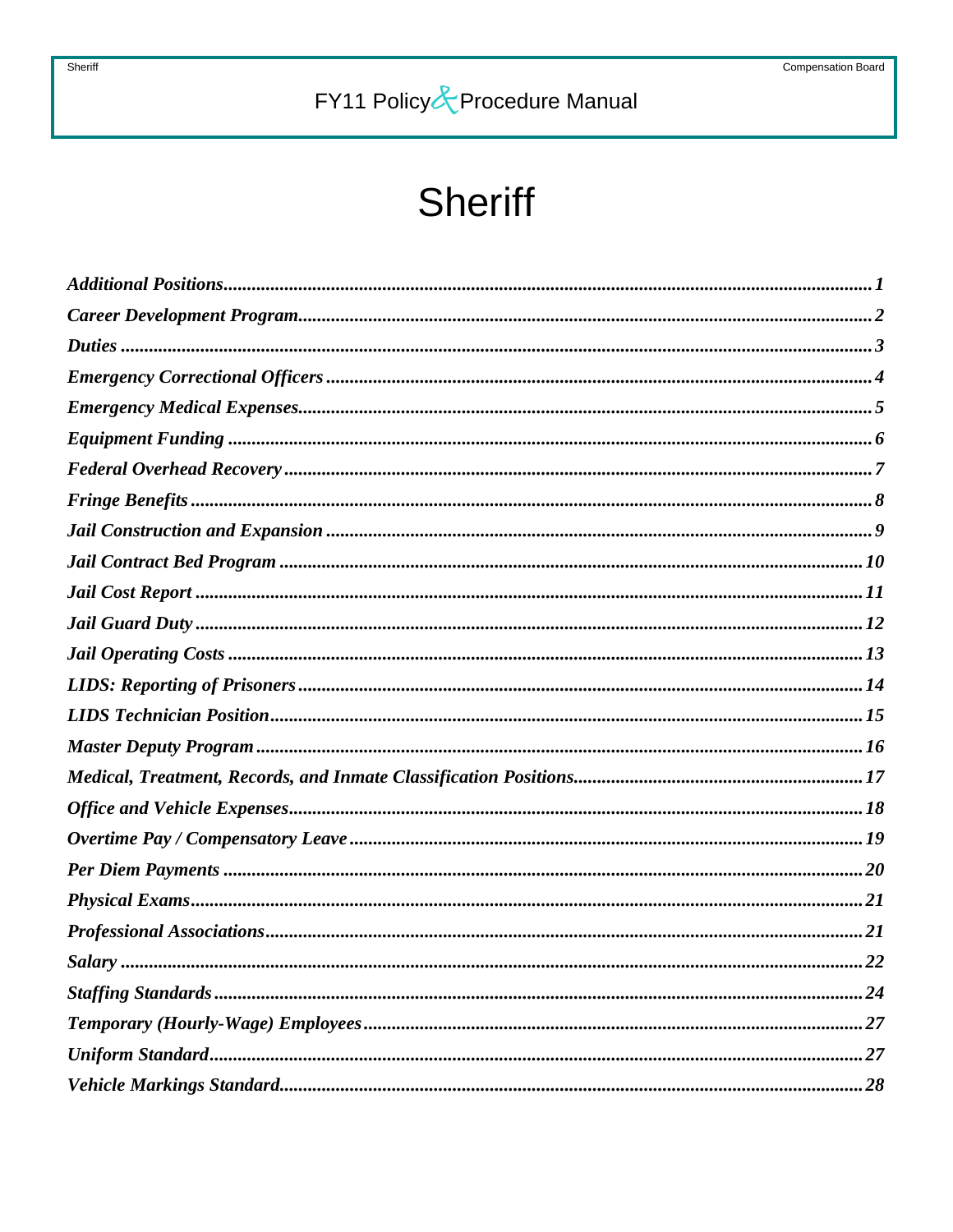### <span id="page-1-0"></span>Additional Positions

#### Compensation Board Policy

The 2010 Appropriation Act did not provide additional law enforcement positions due in FY11 based upon the ratio of one deputy per 1500 locality population.

The 2010 Appropriation Act did not provide for additional court services positions.

In the Appropriation Act, the Compensation Board is directed to estimate every two years the number of additional law enforcement deputies that will be needed in each Sheriff's office. The annual allocation of these full-time positions to local Sheriff's offices is based upon the most recent final population estimate for the locality, and is contingent upon funding and positions provided by the General Assembly.

However, the 2010 Appropriation Act did not provide additional law enforcement positions due in FY11 based upon the ratio of one deputy per 1500 locality population. The 2010 Appropriation Act did not provide for additional court services positions.

For more information regarding positions in the Sheriff's office (including the allocation of new positions), see sections entitled **Emergency Correctional Officers**, **Jail Construction and Expansion**, **LIDS Technician Position**, **Medical, Treatment, Records, and Inmate Classification Positions**, and **Staffing Standards.**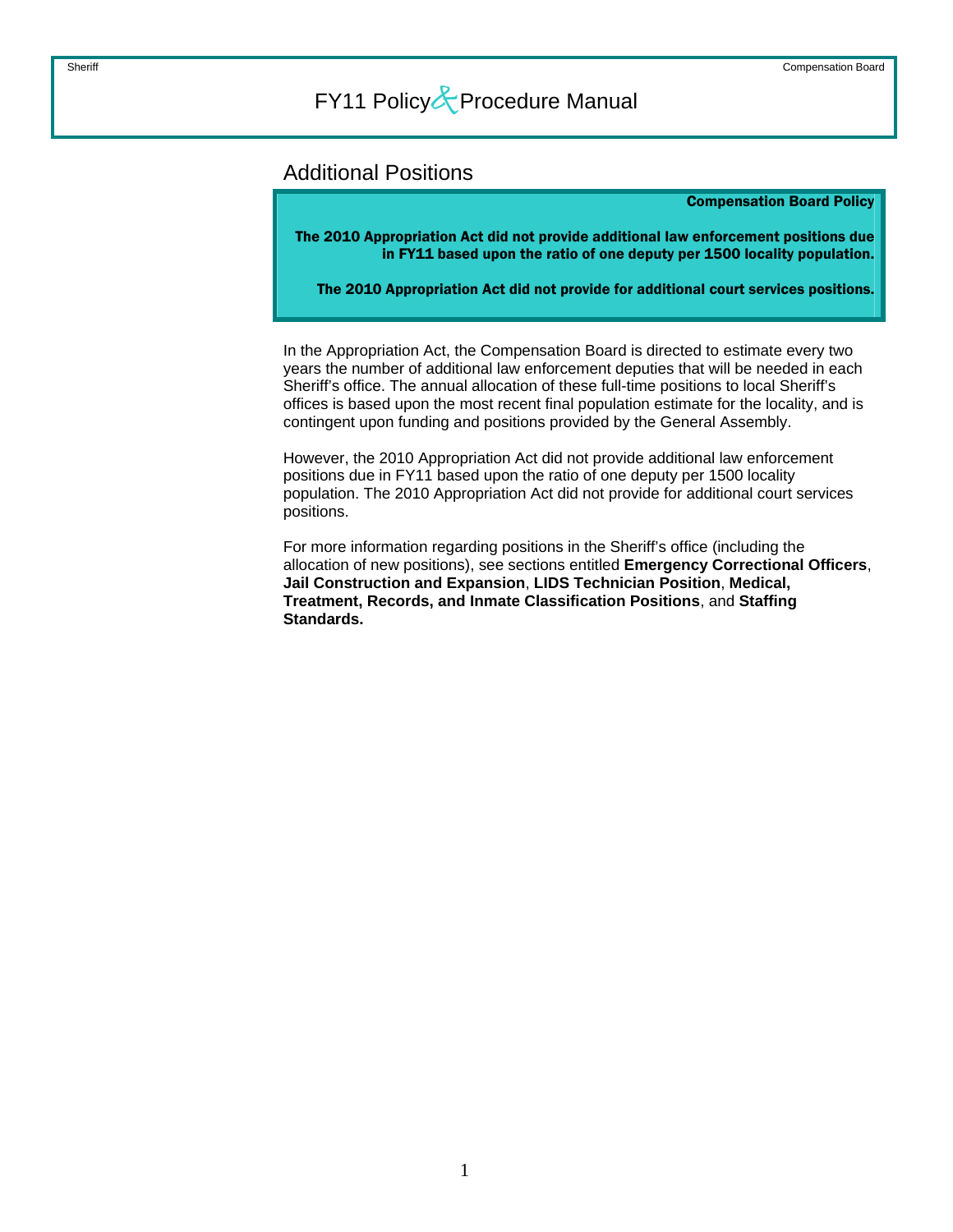<span id="page-2-0"></span>2010 Appropriation Act Item 67.20 (excerpt)

K. 1. Subject to appropriations by the General Assembly for this purpose, the Compensation Board shall provide for a Sheriff's Career Development Program. 2. Following receipt of a sheriff's certification that the minimum requirements of the Sheriff's Career Development Program have been met, and provided that such certification is submitted by Sheriffs as part of their annual budget request to the Compensation Board, the Board shall increase the annual salary shown in Paragraph A of this Item by the percentage shown below for a twelve-month period effective the following July 1: a. 9.3 percent increase for all sheriffs who certify their compliance with the established minimum criteria for the Sheriffs' Career Development Program, where such criteria include that a sheriff's office seeking accreditation has been assessed and will be considered for accreditation by the accrediting body no later than March 1, and have achieved accreditation by March 1 from the Virginia Law Enforcement Professional Standards Commission, or the Commission on Accreditation of Law Enforcement agencies, or the American Correctional Association, or, b. For sheriffs that have not achieved one of the above accreditations: 1. 3.1 percent for all sheriffs who certify their compliance with the established minimum criteria for the Sheriffs' Career Development Program; and 2. 3.1 percent additional increase for sheriffs who certify their compliance with the established minimum criteria for the Sheriffs' Career Development Program and operate a jail; and 3. 3.1 percent additional increase for all sheriffs who certify their compliance with the established minimum criteria for the Sheriffs' Career Development Program and provide primary law enforcement services in the county.

### Career Development Program

#### Compensation Board Policy

The 2010 Appropriation Act includes language in support of a Sheriffs' Career Development Program, subject to appropriation by the General Assembly, for individuals who were participating in the program prior to January 1, 2010.

The Compensation Board provides a Career Development Program (CDP) for Sheriffs. Sheriffs receive a pay increase along one of two tracks.

The Accreditation track allows a 9.3 percent increase for Sheriffs who have achieved accreditation from the Virginia Law Enforcement Professional Standards Commission, the Commission on Accreditation of Law Enforcement agencies, or the American Correctional Association. Following receipt not later than February 1 of a Sheriff's certification of compliance with the established minimum criteria for the Sheriff's Career Development Program, where such criteria include that a Sheriff's office seeking accreditation has been assessed and will be considered for accreditation by the accrediting body by March 1, and have achieved accreditation by March 1, the Board increases the salary of the Sheriff for a twelve-month period effective the following July 1, subject to funding by the General Assembly.

The alternative track applies to Sheriffs that have not achieved one of the above accreditations but certify their compliance with the minimum criteria of the CDP:

- 3.1% increase for all Sheriffs;
- 3.1% additional increase for Sheriffs with jail responsibilities; and
- 3.1% additional increase for Sheriffs with primary law enforcement responsibilities.

The 2010 General Assembly approved funding for existing FY10 participants in the programs, and approved language providing that the programs remain in effect in FY11 only for individuals participating in the programs prior to January 1, 2010 and still meeting all program requirements.

County Administrators and City Managers should contact the Sheriff to determine the participation of that office and the officer's eligibility for a pay increase in FY11.

For information regarding career development for Deputy Sheriffs, see the section entitled **Master Deputy Program.**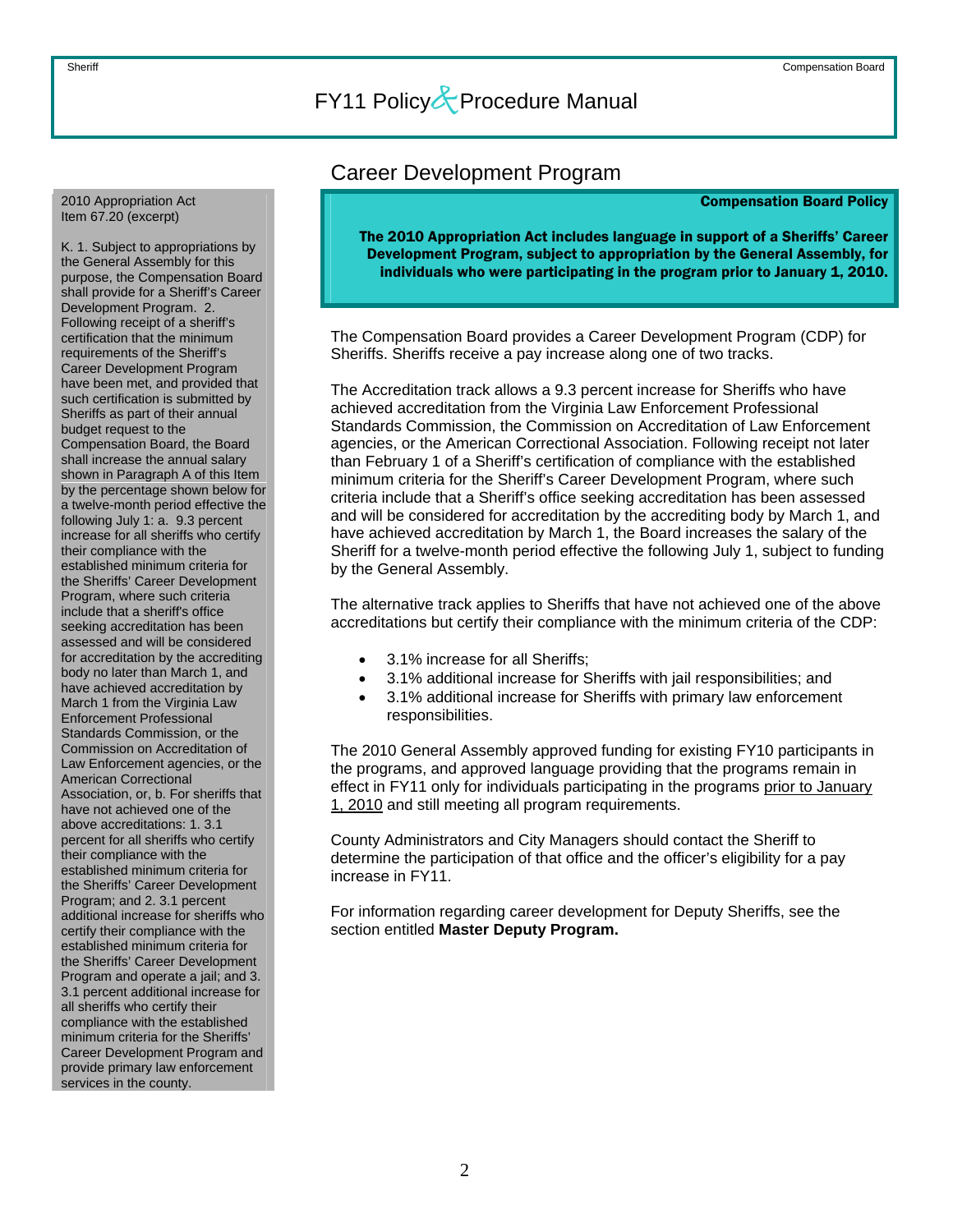### **Duties**

#### Compensation Board Policy

A Sheriff's duty is to enforce the law or see that it is enforced, assist in the judicial process, and be charged with the custody, feeding, and care of all prisoners confined in the county or city jail.

The local governing body may request performance of other duties consistent with that of a Sheriff.

Like all Constitutional Officers (excluding Clerks) the Sheriff is elected to a four-year term. The office of Sheriff began in colonial times and has continued as an important part of local government throughout Virginia's history. Initially, the Sheriff was not only the chief law enforcement officer, but also the election supervisor and tax collector. Today, the Sheriff's responsibilities cover a range of public safety functions that vary from locality to locality.

In most counties, Sheriffs provide all law enforcement services, including investigating crimes, pursuing offenders and making arrests. In cities and large suburban counties, police departments handle these functions.

Many Sheriffs maintain local jails, housing from a handful to hundreds of offenders awaiting trial or serving short sentences. By statute, Sheriffs in participating localities are represented on governing boards of all regional jails. The Sheriff may also manage other local corrections programs and transport criminal defendants to and from corrections facilities.

All Virginia Sheriffs provide security in local courthouses, serve legal papers throughout their jurisdictions, summon jurors and witnesses, and execute upon court judgments. Sheriffs are assisted in their duties by Deputy Sheriffs, appointed by the principal officer.

#### <span id="page-3-0"></span>Code of Virginia § 15.2-1609

The voters in every county and city shall elect a sheriff unless otherwise provided by general law or special act. The sheriff shall exercise all the powers conferred and perform all the duties imposed upon sheriffs by general law. He shall enforce the law or see that it is enforced in the locality from which he is elected; assist in the judicial process as provided by general law; and be charged with the custody, feeding and care of all prisoners confined in the county or city jail. He may perform such other duties, not inconsistent with his office, as may be requested of him by the governing body. The sheriff shall be elected as provided by general law for a term of four years.

§ 15.2-1613 (excerpt) Any county or city may appropriate funds for the operation of the sheriff's office.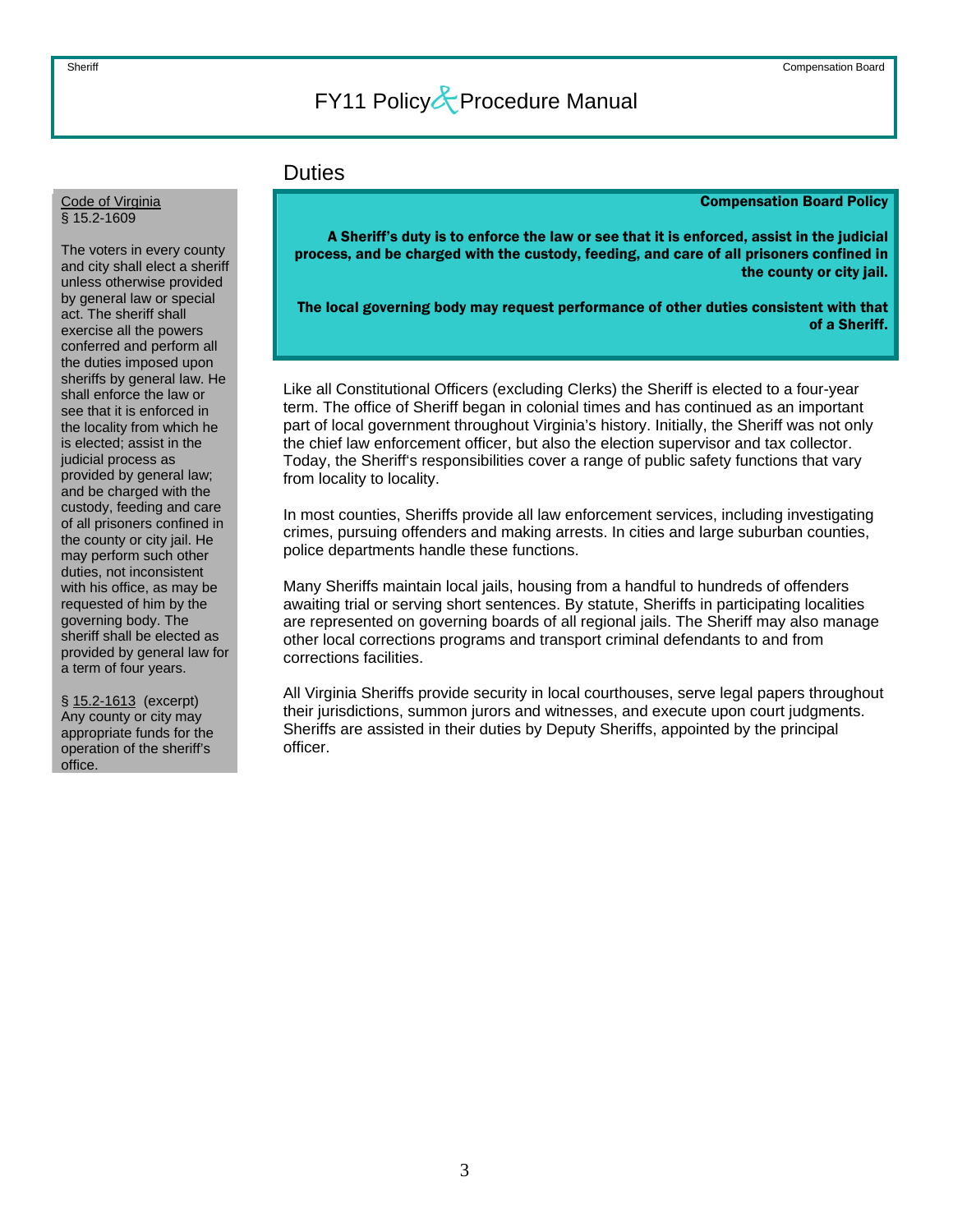#### <span id="page-4-0"></span>2010 Appropriation Act Item 67.20

E. Consistent with the provisions of paragraph B of Item 67.90, the Board shall allocate the additional jail deputies provided in this appropriation using a ratio of one jail deputy for every 3.0 beds of operational capacity. Operational capacity shall be determined by the Department of Corrections. No additional deputy sheriffs shall be provided from this appropriation to a local jail in which the present staffing exceeds this ratio unless the jail is overcrowded. Overcrowding for these purposes shall be defined as when the average annual daily population exceeds the operational capacity. In those jails experiencing overcrowding, the Board may allocate one additional jail deputy for every five average annual daily prisoners above operational capacity. Should overcrowding be reduced or eliminated in any jail, the Compensation Board shall reallocate positions previously assigned due to overcrowding in accordance with the Board's staffing standards for alternatives to incarceration programs or court services within the sheriff's office or among other jails in the Commonwealth.

### Emergency Correctional Officers

#### Compensation Board Policy

The Compensation Board allocates additional jail deputies in situations of jail overcrowding (as approved by the General Assembly). When overcrowding is reduced the Compensation Board may reallocate such deputies to court services positions prior to reallocating the positions to another Sheriff's office, provided the positions are due based upon Compensation Board staffing standards.

In FY11 and FY12, the Compensation Board is authorized to allocate emergency positions in Sheriff's offices and regional jails up to the following levels, subject to available funding:

|                            | <b>FY11</b> | <b>FY12</b> |
|----------------------------|-------------|-------------|
| <b>Temporary Positions</b> | 1549        | 549         |

All Emergency Correctional Officer (EC-7) positions included in the Sheriffs' current budgets were allocated to meet needs due to overcrowded conditions in local jail facilities. All EC-7 positions are allocated on a year-by-year basis. If overcrowding is reduced or eliminated in the jail, the EC-7 positions will be removed from the budget in the following fiscal year. If funding is not available to the Compensation Board for emergency positions in future fiscal years or if Sheriffs' offices are not due additional positions based upon Compensation Board staffing standards, the EC-7 positions will be abolished.

For more information regarding positions in the Sheriff's office, see sections entitled **Additional Positions**, **LIDS Technician Position**, and **Medical, Treatment, Records, and Inmate Classification Positions**.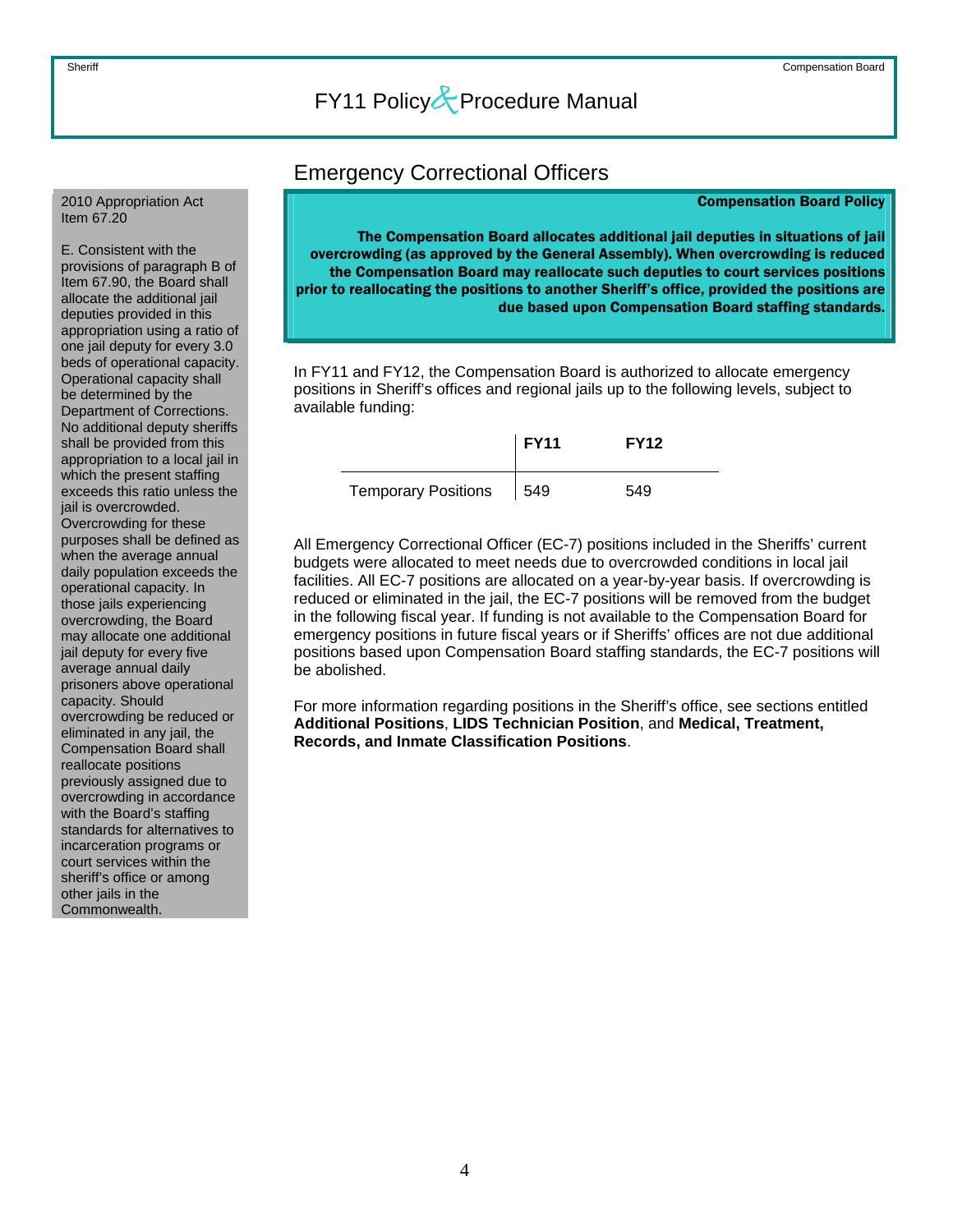### Emergency Medical Expenses

#### Compensation Board Policy

<span id="page-5-0"></span>2010 Appropriation Act Item 67.30

#### D. Out of this

appropriation, an amount not to exceed \$377,010 the first year and \$377,010 the second year from the general fund, is designated to be held in reserve for unbudgeted medical expenses incurred by local correctional facilities in the care of state responsible felons.

Code of Virginia § 53.1-133.01

Any sheriff or superintendent may establish a medical treatment program for prisoners in which prisoners participate and pay towards a portion of the costs thereof. The Board of Corrections shall develop a model plan and promulgate regulations for such program, and shall provide assistance, if requested, to the sheriff or superintendent in the implementation of a program.

The Compensation Board reimburses emergency medical expenses incurred by local correctional facilities in the care of state responsible inmates, not to exceed \$377,010 per year statewide.

The Compensation Board receives an appropriation from the general fund held in reserve for unbudgeted medical expenses incurred by local and regional correctional facilities in the care of state responsible inmates that are overdue for transfer to the Department of Corrections. A Sheriff may submit a request for reimbursement to the Compensation Board using a CB Form-20 no later than November 1 for expenses incurred in the months of May through October and no later than May 1 for the months of November through April.

The CB Form-20 is located on the Compensation Board website under the Publications and Forms tab at [http://www.scb.virginia.gov.](http://www.scb.virginia.gov/) and includes certification of both the payment by the locality and the facility having implemented the Department of Corrections' Model Plan for Jail Prisoner Medical Treatment Programs.

For additional information regarding emergency medical expenses, call the Compensation Board at (804) 786-0786.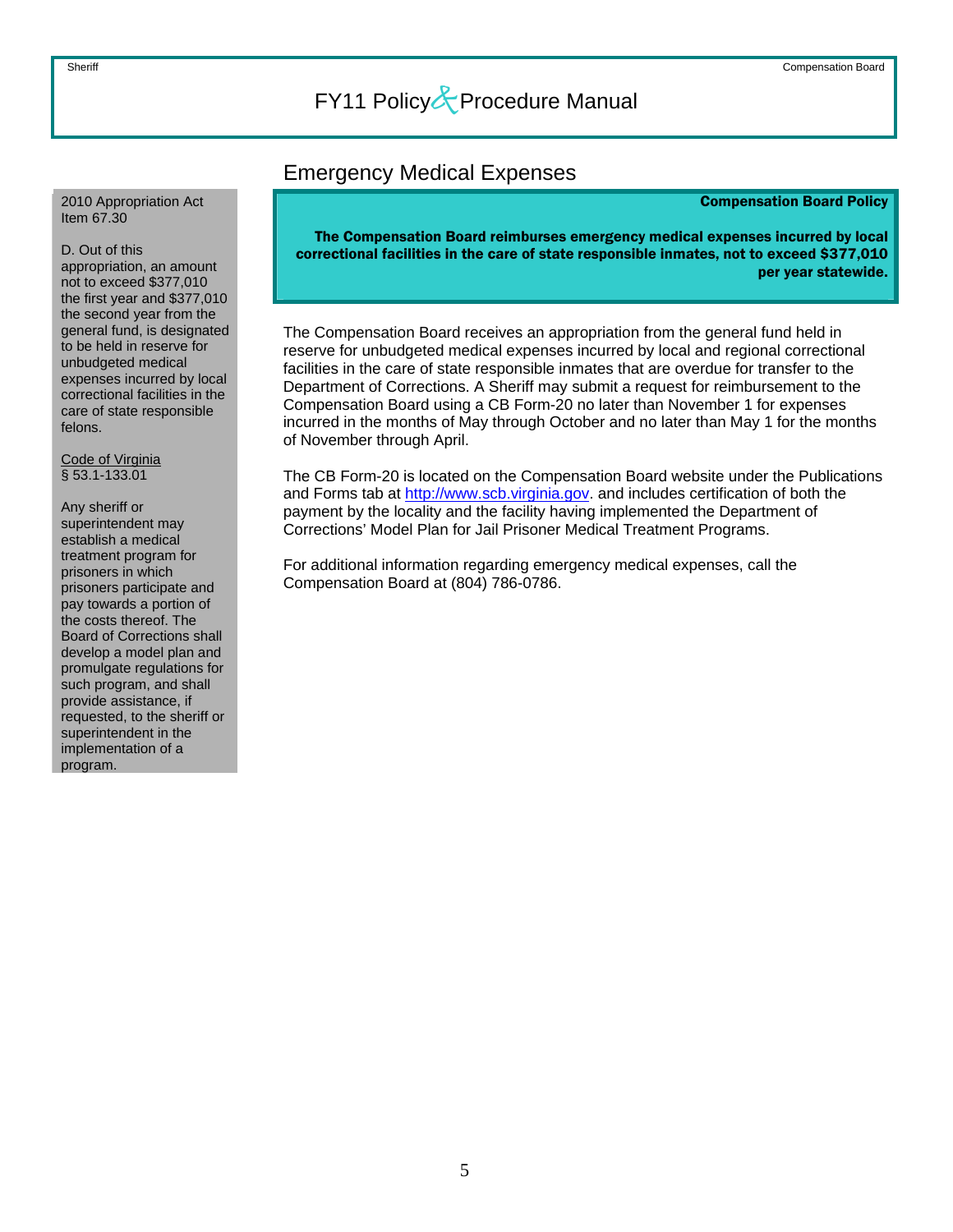### <span id="page-6-0"></span>Equipment Funding

#### Compensation Board Policy

The Compensation Board reimburses the local governing body 100% of the amount it approves in equipment funding, multiplied by the fiscal stress factor.

The Compensation Board has not approved funding in FY11 for LIVESCAN equipment, but will consider requests during monthly board meetings when the following materials are provided in advance:

- 1 A letter is needed from the Sheriff stating he/she understands that:
	- Funds must be expended and requested for reimbursement no later than the May payroll and expense reimbursement request; and
	- The Compensation Board will not be responsible for any additional operating costs, maintenance cost, or personnel needed to operate the equipment.
- A letter is needed from the County Administrator stating that he/she concurs with the equipment request from the Sheriff and understands that: 2
	- Funds must be expended and requested for reimbursement no later than the May payroll and expense reimbursement request; and
	- The Compensation Board will not be responsible for any additional operating costs, maintenance cost, or personnel needed to operate the equipment.
- A letter is needed from Captain Thomas Turner, Virginia State Police, stating that: 3
	- All Virginia State Police requirements have been met.

For Virginia State Police requirements, phone Barry Armstrong at (804) 674-6729, or by email at [barry.armstrong@vsp.virginia.gov.](mailto:barry.armstromg@vsp.virginia.gov)

No funding is provided in FY11 for other equipment purchases. In years that equipment funding is approved, it is provided as a one-time funding approval and must be expended prior to request for reimbursement no later than the May reimbursement period.

Amounts approved will not be available for reimbursement in the June reimbursement period or in a subsequent fiscal year.

For more information regarding reimbursement of equipment for Sheriffs, see **Equipment Funding** and **Fiscal Stress Factor** in the general section of this manual.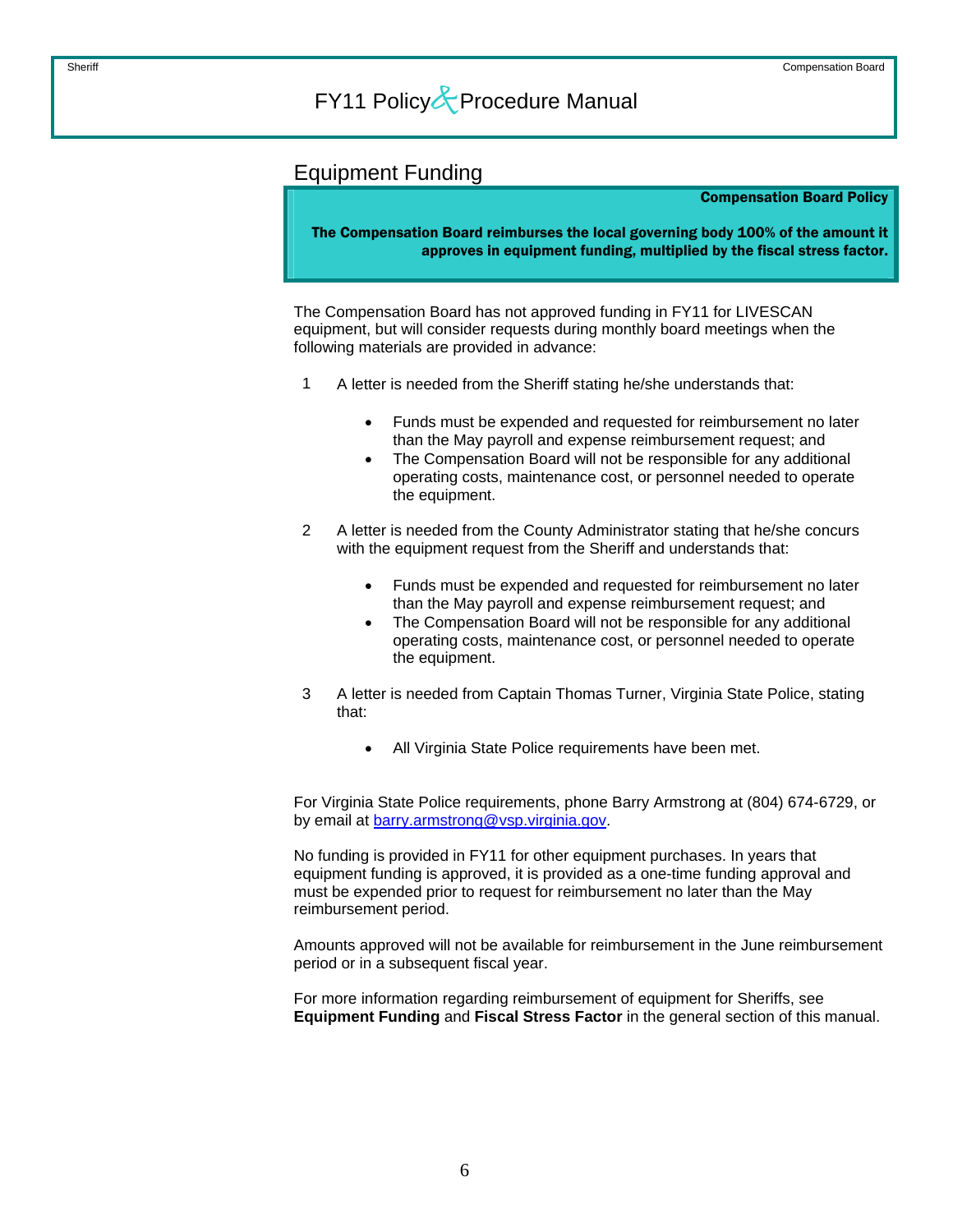### Federal Overhead Recovery

#### Compensation Board Policy

<span id="page-7-0"></span>2010 Appropriation Act Item 67.30 (excerpt)

H.1. The Compensation Board shall recover the state-funded costs associated with housing federal inmates, District of Columbia inmates or contract inmates from other states. The Compensation Board shall determine, by individual jail, the amount to be recovered by the Commonwealth by multiplying the jail's current inmate days for this population by the proportion of the jail's per inmate day salary funds provided by the Commonwealth, as identified in the most recent Jail Cost Report prepared by the Compensation Board. Beginning July 1, 2009, the Compensation Board shall determine, by individual jail, the amount to be recovered by the Commonwealth by multiplying the jail's current inmate days for this population by the proportion of the jail's per inmate day operating costs provided by the Commonwealth, excluding payments otherwise provided for in this item, as identified in the most recent Jail Cost Report prepared by the Compensation Board. If a jail is not included in the most recent Jail Cost Report, the Compensation Board shall use the statewide average of per inmate day salary funds provided by the Commonwealth.2. The Compensation Board shall deduct the amount to be recovered by the Commonwealth from the facility's next quarterly per diem payment for state-responsible and local-responsible inmates.

The Compensation Board recovers from the locality the state-funded costs associated with housing federal inmates, District of Columbia inmates, or contract inmates from other states.

In order to recover the costs associated with housing federal, District of Columbia, and out-of-state contract inmates, the Compensation Board uses a cost-recovery methodology based on the average daily population (ADP) of federal and out-ofstate prisoners. On a jail-by-jail basis, the Compensation Board multiplies the jail's current inmate days for this population by the proportion of the jail's per inmate day operating funds provided by the Commonwealth (as noted in the most recent Jail Cost Report, or, if the jail is not included in the most recent report, the statewide average of per inmate day funds provided by the Commonwealth).

Federal Overhead Recovery is calculated in LIDS and is automatically deducted from the subsequent quarterly per diem payment. The Jail Certification Summary screen will indicate the amount owed to the Compensation Board. When the recovery amount owed to the Compensation Board exceeds the per diem payments owed to the jail, the jail must submit payment to the Compensation Board for the difference.

In addition, the Compensation Board is required to withhold per diem payments for any facility that houses federal inmates in excess of the number of beds contracted for with the Department of Corrections, unless the DOC Director certifies to the chairman of the Compensation Board that the:

- Beds used for federal inmates are not needed for state or local inmates;
- Operational capacity of the jail was built under contract with the federal government;
- Jail received a federal grant for a portion of capital costs; or
- Jail has applied for participation in the DOC Contract Bed Program and has sufficient number of beds needed by DOC at that facility in any given fiscal year.

Federal Overhead Recovery does not apply to local or regional jails where the cumulative federal share of capital costs exceeds the Commonwealth's cumulative capital contribution.

For more information regarding per diem payments, see the section entitled **Per Diem Payments**.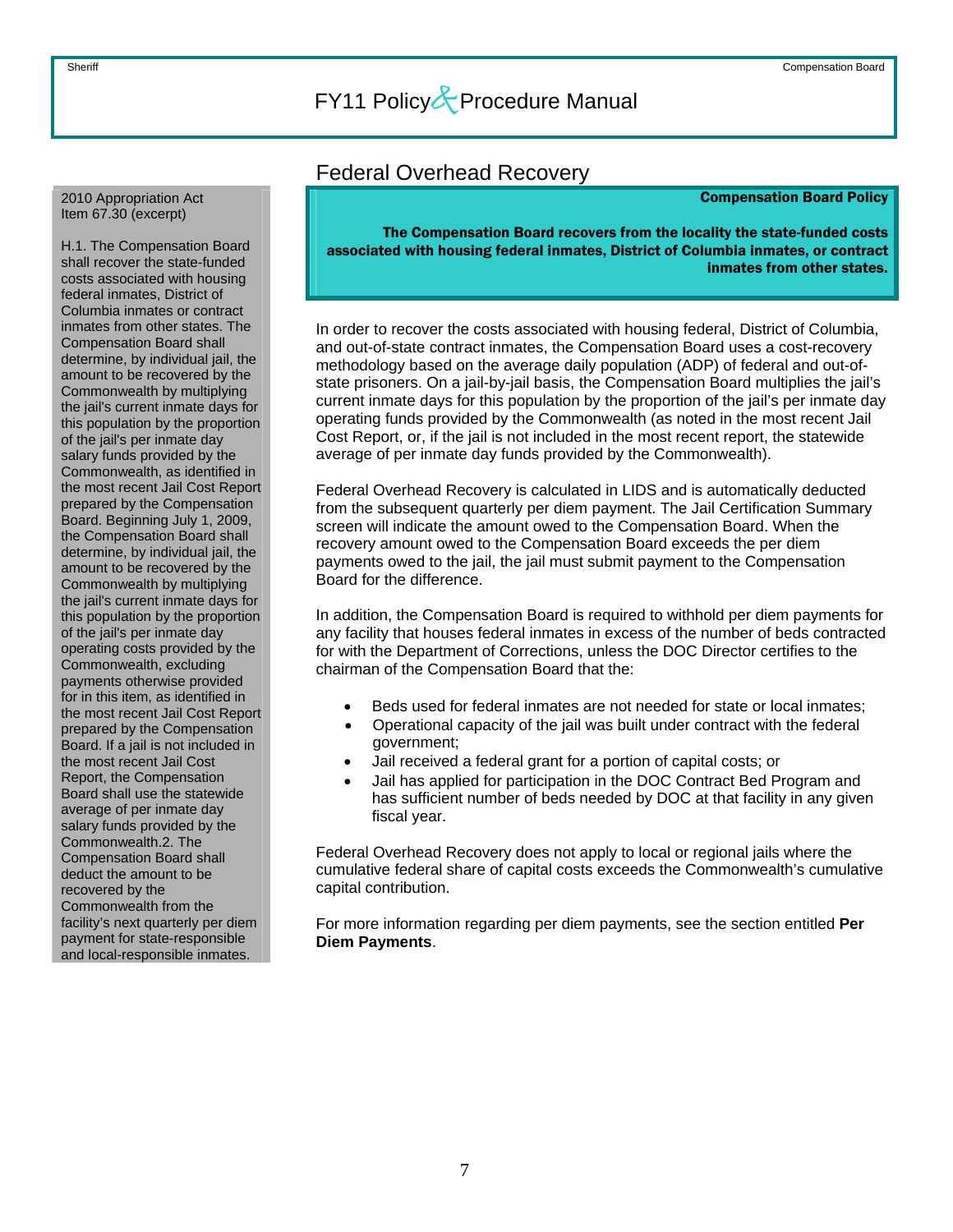### Fringe Benefits

### Compensation Board Policy

The Compensation Board reimburses local governing bodies for fringe benefits for Sheriffs and their Compensation Board-funded staff at the same percentage it reimburses approved salary amounts.

The Compensation Board reimburses for fringe benefits based on approved salary amounts reimbursed. The rates for FY11 are:

- Virginia Retirement System (VRS) retirement contributions at the locality's employer share contribution rate, or 2.13%, whichever is less;
- FICA at 7.65% of the taxable portion of the salary for permanent positions and hourly wage employees; and
- VRS Group Life Insurance at 0.28%.

In the 2007 General Assembly, SB1166 was approved, requiring all localities to provide enhanced retirement benefits, like those provided to state police officers, for Sheriffs' deputies beginning July 1, 2008. Increases in local employer-share retirement premium rates resulting from this provision are funded by the Compensation Board up to the maximum contribution rate 2.13%.

For more detailed information regarding benefits of Constitutional Officers, see the section entitled **Fringe Benefits** in the general section of this manual.

<span id="page-8-0"></span>2010 Appropriation Act, Item 67.90

R.1. Compensation Board payments of, or reimbursements for, the employer paid contribution to the Virginia Retirement System, or any system offering like benefits, shall not exceed the Commonwealth's proportionate share of the following, whichever is less: (a) the actual retirement rate for the local constitutional officer's office or regional correctional facility as set by the Board of the Virginia Retirement System or (b) the employer rate established for the general classified workforce of the Commonwealth covered under and payable to the Virginia Retirement System.

2. The rate specified in paragraph R.1. shall exclude the cost of any early retirement program implemented by the Commonwealth.

3. Any employer paid contribution costs for rates exceeding those specified in paragraph R.1. shall be borne by the employer.

Code of Virginia § 51.1-138 (excerpt)

D. Beginning July 1, 2008, each county and city participating in the Virginia Retirement System shall provide the benefit coverage described in subsection B to each deputy sheriff, regardless of whether the deputy sheriff's salary is funded or reimbursed in whole or in part by the Compensation Board.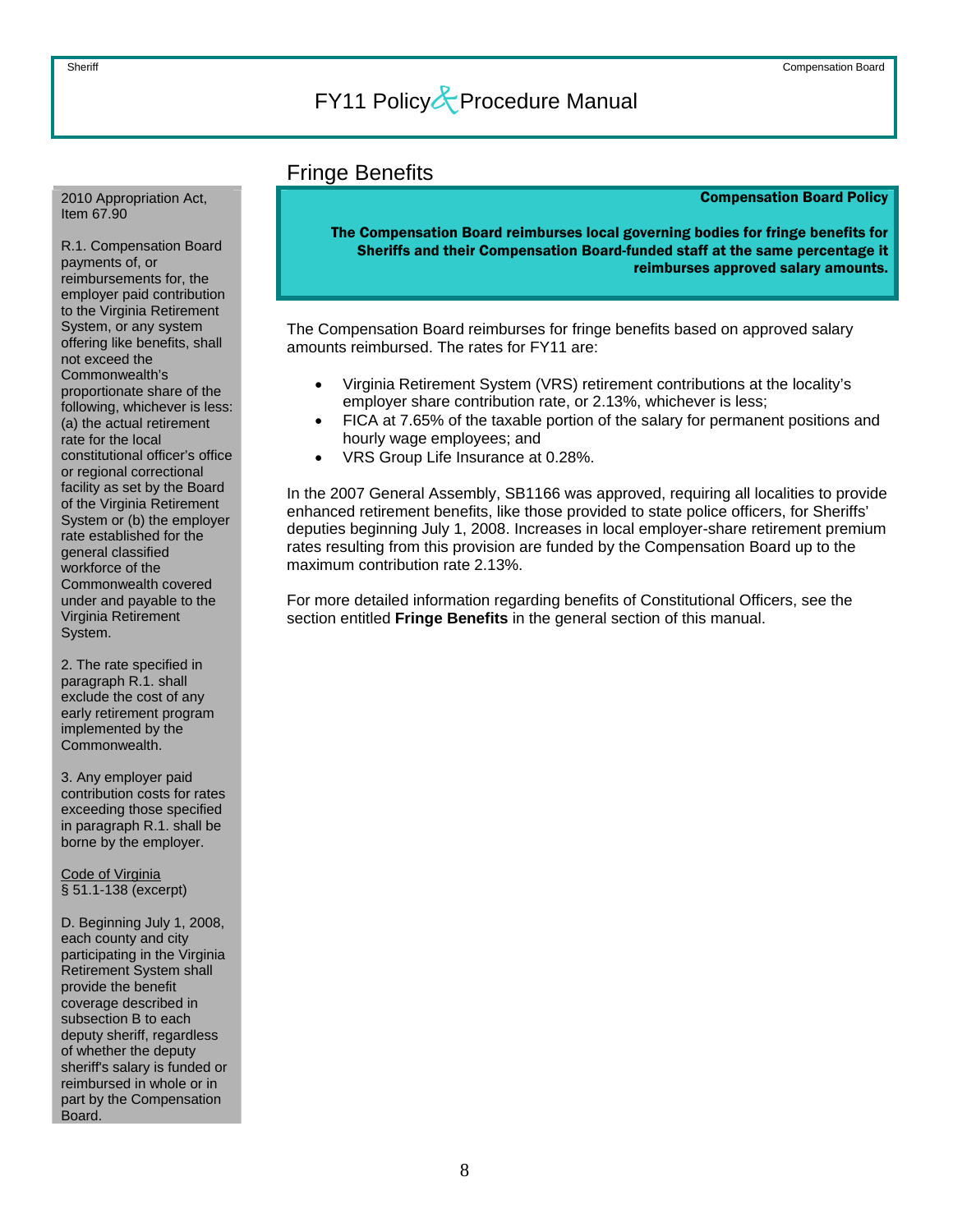### <span id="page-9-0"></span>Jail Construction and Expansion 2010 Appropriation Act

Compensation Board Policy

The 2010 General Assembly approved funding and positions for the following jail construction projects scheduled to be completed in FY11.

The 2010 Appropriation Act includes positions and funding for the opening of jail construction projects to be completed in FY11 as follows:

- 46 positions for the final phase of the Rappahannock Regional Jail expansion, effective July 1, 2010; and
- 15 positions for new construction of the Patrick County Jail, effective August 1, 2010.

Funding for positions is contingent upon certification of additional capacity by the Department of Corrections and the actual opening date of the capacity for intake of inmates.

The 2010 General Assembly approved revisions to the process by which jails may seek state construction funding for new or expanded jail capacity. Required steps for localities or regional jails to follow to receive state reimbursement for construction costs are spelled out in Item 377, 2010 Appropriation Act, and include:

- 1. The locality must file with the Department of Corrections (DOC) specific information including statutory requirements, construction specs, and cost estimates by January 1 for consideration in the following year's legislative session.
- 2. The DOC reviews and makes recommendations to the Board of Corrections (BOC).
- 3. The DOC and the Department of Criminal Justice Services (DCJS) review plans and inmate forecasts and make recommendations to the BOC.
- 4. The BOC reviews and acts on recommendations for requests that must meet defined conditions.
- 5. BOC approvals are sent by DOC to the Department of Planning and Budget (DPB) for funding consideration by September 1.
- 6. The DCJS provides information regards alternative and community-based corrections plans to the DPB by September 1.
- 7. The DPB submits recommendations to the Governor for consideration for inclusion in the budget bill to be submitted to the General Assembly.

For more information regarding the allocation of positions for new or expanded jail capacity, see the section entitled **Additional Positions**.

Item 67.90 (excerpt)

H. The Compensation Board shall not approve or commit additional funds for the operational cost, including salaries, for any local or regional jail construction, renovation, or expansion project which was not approved for reimbursement by the State Board of Corrections prior to January 1, 1996, unless: (1) the Secretary of Public Safety certifies that such additional funding results in an actual cost savings to the Commonwealth or (2) an exception has been granted as provided for in Item 377 of this act.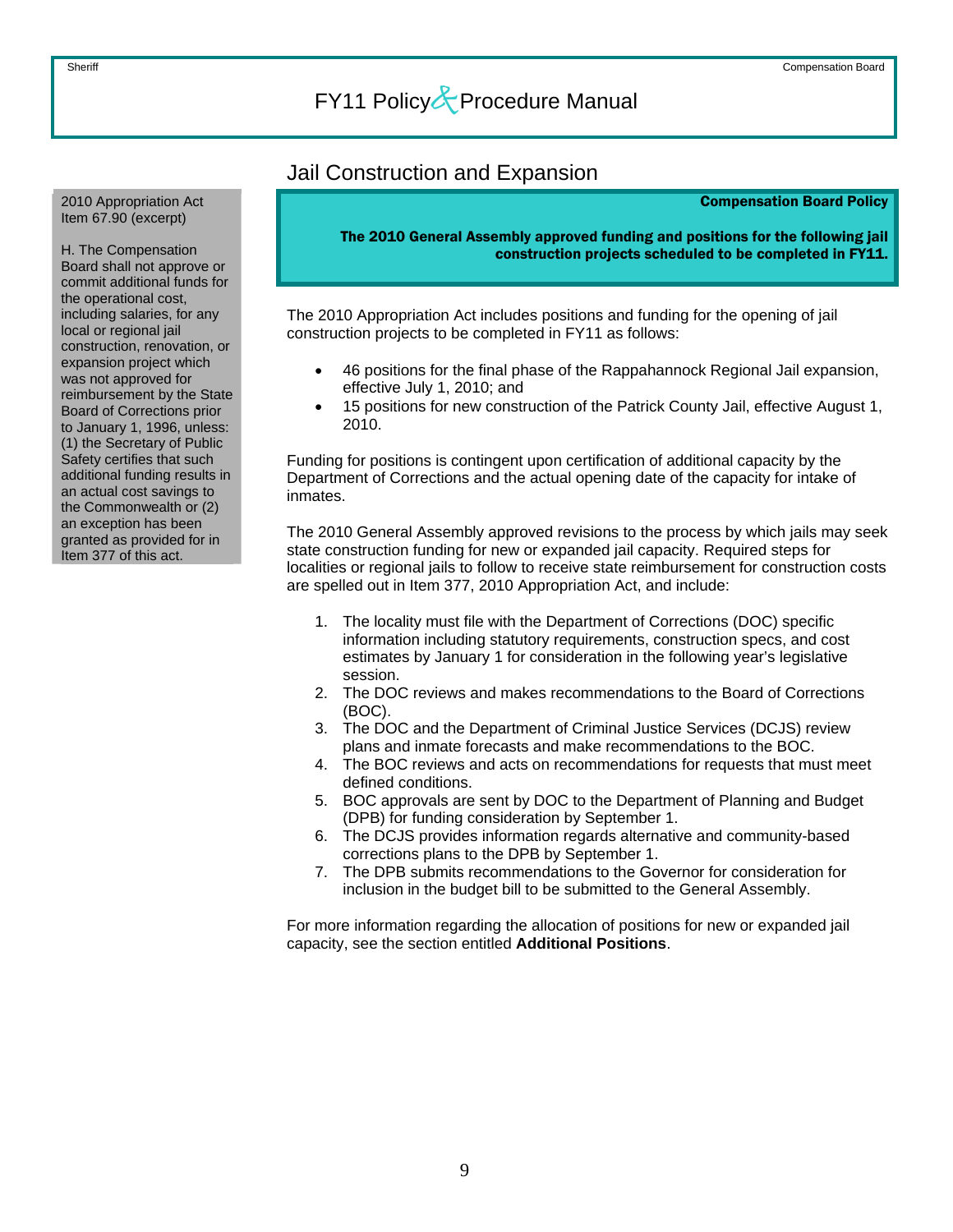### Jail Contract Bed Program

#### Compensation Board Policy

Beginning in FY11, the Compensation Board no longer reimburses local jails for state contract prisoners at \$14 per state felon day in addition to amounts reimbursed in the standard quarterly per diem payments.

Although funding is no longer appropriated to provide an additional per diem payment amount, local and regional jails may still enter into agreements with the Director of Department of Corrections (DOC) to house state-responsible offenders and to effect transfers of convicted state felons between and among local and regional jails or from DOC facilities.

#### <span id="page-10-0"></span>2010 Appropriation Act Item 67.30 (excerpt)

C. The individual or entity responsible for operating any facility which receives funds from this item may, if requested by the Department of Corrections, enter into an agreement with the department to accept the transfer of convicted felons, from other local facilities or from facilities operated by the Department of Corrections. In entering into any such agreements, or in effecting the transfer of offenders, the Department of Corrections shall consider the security requirements of transferred offenders and the capability of the local facility to maintain such offenders. For purposes of calculating the amount due each locality, all funds earned by the locality as a result of an agreement with the Department of Corrections shall be included as receipts from these appropriations.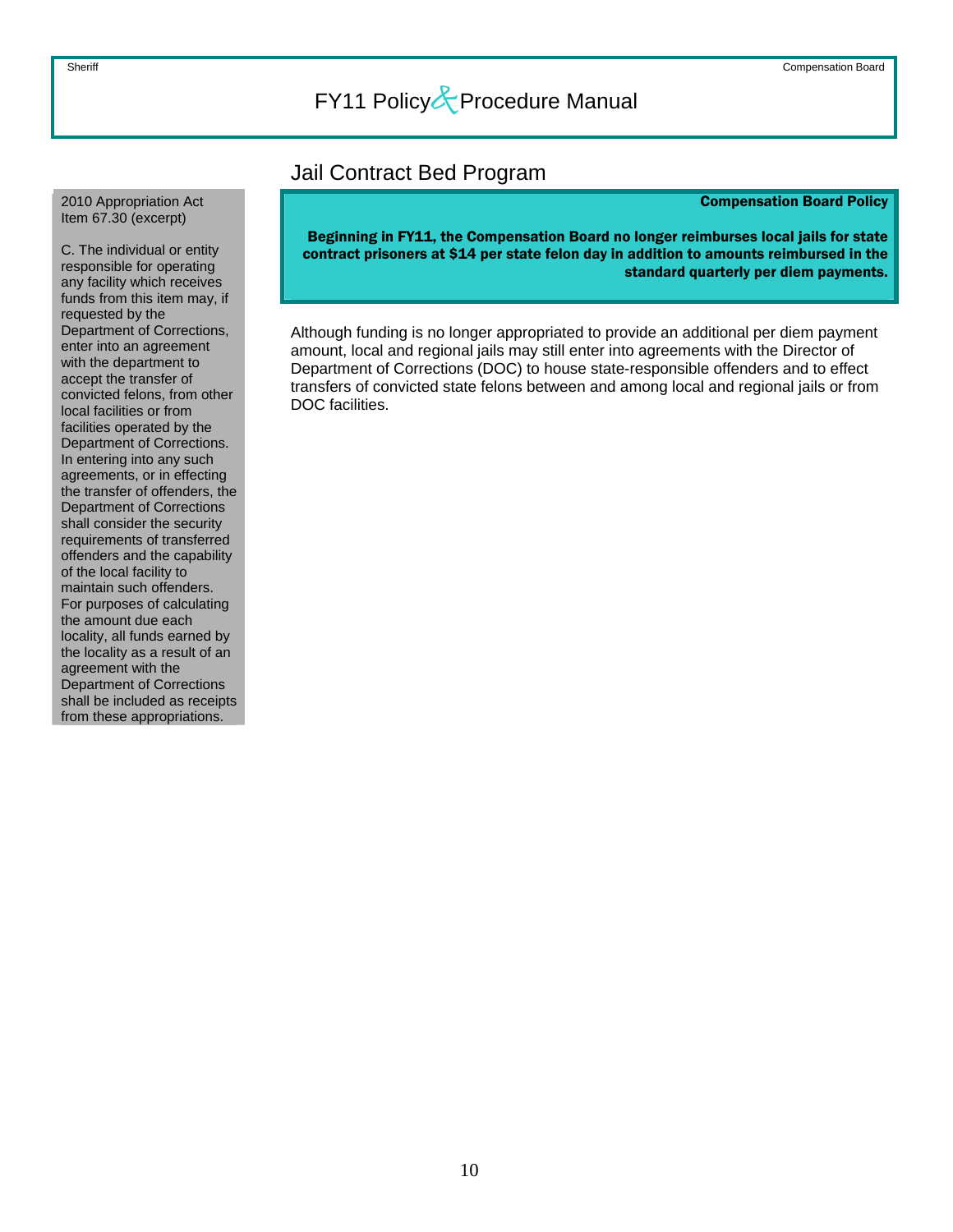### Jail Cost Report

#### Compensation Board Policy

<span id="page-11-0"></span>2010 Appropriation Act Item 67.90 (excerpt)

L. The Compensation Board shall provide the Chairman of the Senate Finance and House Appropriations Committees and the Secretaries of Finance and Administration with an annual report, on December 1 of each year, of jail revenues and expenditures for all local and regional jails and jail farms which receive funds from the Compensation Board. Information provided to the Compensation Board is to include an audited statement of revenues and expenses for inmate canteen accounts, telephone commission funds, inmate medical copayment funds, and any other fees collected from inmates and investment / interest monies for inclusion in the report. Local and regional jails and jail farms and local governments receiving funds from the Compensation Board shall, as a condition of receiving such funds, provide such information as may be required by the Compensation Board, necessary to prepare the annual jail cost report. If any sheriff, superintendent, county administrator or city manager fails to send such information within five working days after the information should be forwarded, the Chairman of the Compensation Board shall notify the sheriff, superintendent, county administrator or city manager of such failure.

The Compensation Board prepares an annual Jail Cost Report that details the expenditures and revenues of every local and regional jail and jail farm that receives funding from the Commonwealth.

As condition of receiving funds from the Compensation Board, Sheriffs, Superintendents, County Administrators or City Managers must provide to the Compensation Board, in a timely manner, information necessary so that the Compensation Board may prepare a complete and accurate accounting of jail revenues and expenditures. The Compensation Board requires the following information to complete the annual Jail Cost Report.

| Inmate-Housed Days                                          | #  | Number of days in all categories of physical<br>confinement in the jail                                                                                            |
|-------------------------------------------------------------|----|--------------------------------------------------------------------------------------------------------------------------------------------------------------------|
| Federal / Out-of-State<br>Average Daily<br>Population (ADP) | #  | Sum of Federal Inmate Days + Contract (out-of-<br>state) Inmate Days + Private Transport Inmate<br>Days                                                            |
| <b>LIDS Average Daily</b><br>Population (ADP)               | #  | Number of Inmate-Housed Days divided by the<br>number of days in the test period                                                                                   |
| <b>Operational Capacity</b>                                 | #  | Number determined by the Department of<br>Corrections (DOC)                                                                                                        |
| <b>Operating Capacity</b>                                   | %  | Percentage determined by dividing the LIDS ADP<br>by the DOC Operational Capacity                                                                                  |
| <b>Operating Capacity</b><br>(state-responsible)            | %  | Percentage determined by dividing the LIDS ADP<br>(minus Federal / Out-of-State ADP) by the DOC<br><b>Operational Capacity</b>                                     |
| LIDS Inmate-<br>Responsible Days                            | #  | Number of days in all categories of confinement<br>supervised by jail personnel (i.e., including home<br>electronic monitoring)                                    |
| Expenses per Inmate<br>Day                                  | \$ | Dollar amount of all allowable expenditures divided<br>by Inmate-Responsible days                                                                                  |
| Expenditures (personal<br>services)                         | \$ | Dollar amount total of salaries, wages, and<br>benefits of personnel                                                                                               |
| Revenue<br>(Commonwealth-<br>funded)                        | \$ | Dollar amount total of grants, salaries, inmate per<br>diems, Federal Overhead Recovery, vehicle<br>expense reimbursements, and other revenue from<br>Commonwealth |
| <b>Total Expenditures</b>                                   | \$ | Dollar amount total of Operating Expenses plus<br>capital accounts (long term and debt service)                                                                    |
| <b>Total Revenue</b>                                        | \$ | Dollar amount total of Commonwealth-funded,<br>federal per diems, local and non-jurisdictional<br>funds, out-of-state, work release, etc.                          |

Electronic copies of the annual Jail Cost Report are located on the Compensation Board web site at [http://www.scb.virginia.gov](http://www.scb.virginia.gov/) under the Publications and Forms tab.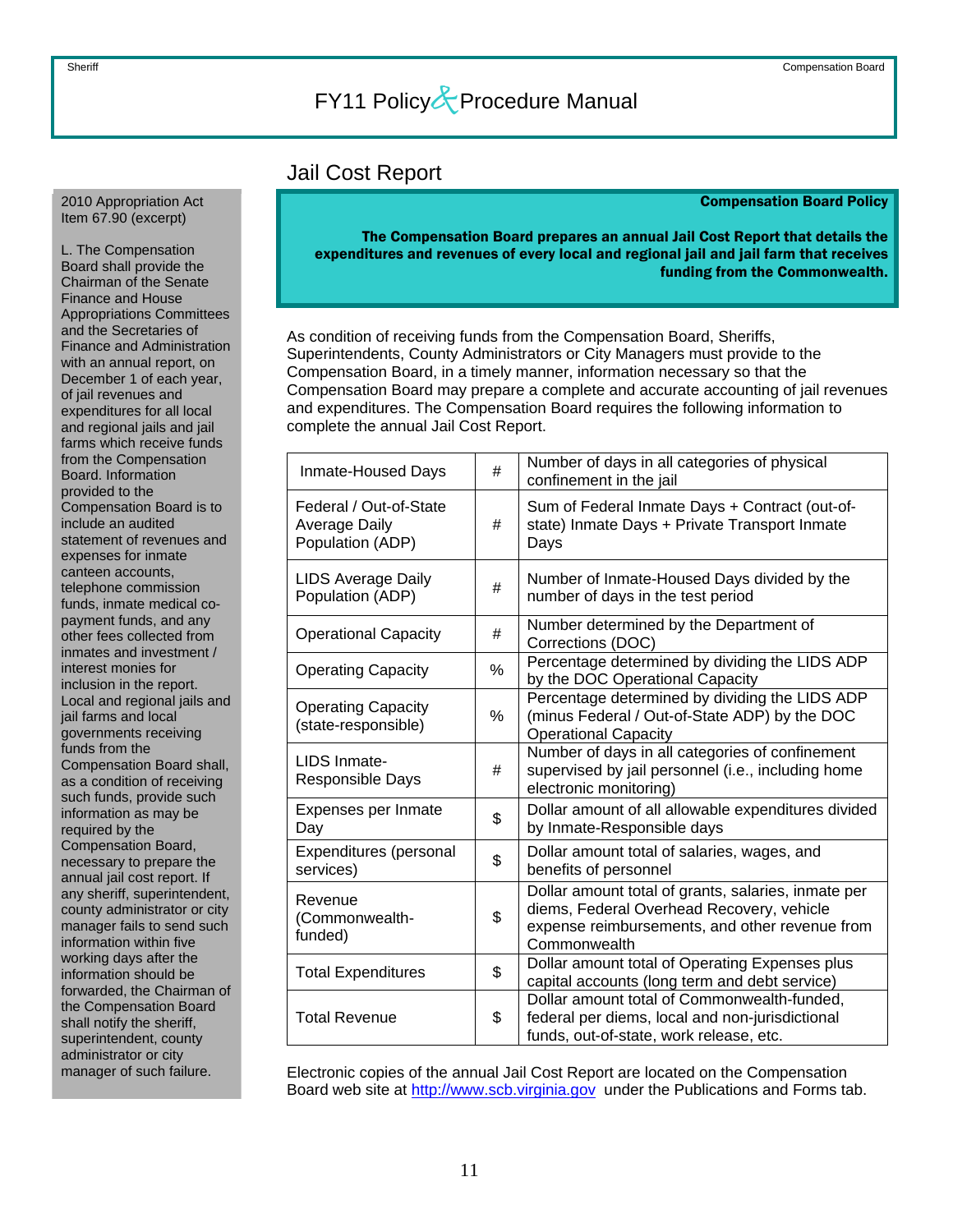Jail Guard Duty

#### Compensation Board Policy

The Compensation Board reimburses for guard duty ordered by the court if the prisoner is in the custody of the Sheriff and not within the confines of the jail or in a courtordered program in lieu of incarceration.

The Compensation Board reimburses for court-ordered guard duty as needed if the prisoner is hospitalized.

If the court determines that a security problem exists in the jail and orders additional guards, the cost is borne by the locality.

The Compensation Board will not reimburse for guard duty of a prisoner attending a funeral or graveside service.

The court determines the rate of pay for temporary guard duty, not to exceed the hourly equivalent of a minimum annual salary paid a full-time Deputy Sheriff in the same county or city. In addition to salary, the Compensation Board will reimburse for mileage and other expenses for court-ordered guard duty from the Sheriff's approved budget.

Prisoners who are authorized to attend a funeral or graveside service may be charged a fee to pay for security. Such expenses are not reimbursable by the Compensation Board.

<span id="page-12-0"></span>Code of Virginia § 19.2-328 (excerpts) § 53.1-93

Whenever in the discretion of the court it is necessary for the safekeeping of a prisoner, the court may order the jailer to summon a sufficient guard. The sheriff of any county or city shall summon or employ temporarily such person or persons as may be needed to preserve proper order. And for such guard or other service the court may allow therefor so much as it deems proper, not exceeding the hourly equivalent of the minimum annual salary paid a fulltime deputy sheriff who performs like services in the same county or city; in addition, mileage and other expenses shall be paid out of the budget allotted to the sheriff as approved by the Compensation Board. A prisoner may be charged reasonable fees for providing him a security escort, supervision and transportation to and from a funeral or graveside service.

#### § 53.1-94

The circuit court, before certifying any allowance pursuant to  $\S$  [53.1-93,](http://leg1.state.va.us/cgi-bin/legp504.exe?000+cod+53.1-93) shall inquire into the condition of the jail. If it appears that a guard was necessary because of the insecurity of the jail, it shall order the allowance to be certified to the governing body of the county or city. If otherwise, and the guard was necessary, the allowance shall be paid out of the budget of the sheriff as approved by the Compensation Board.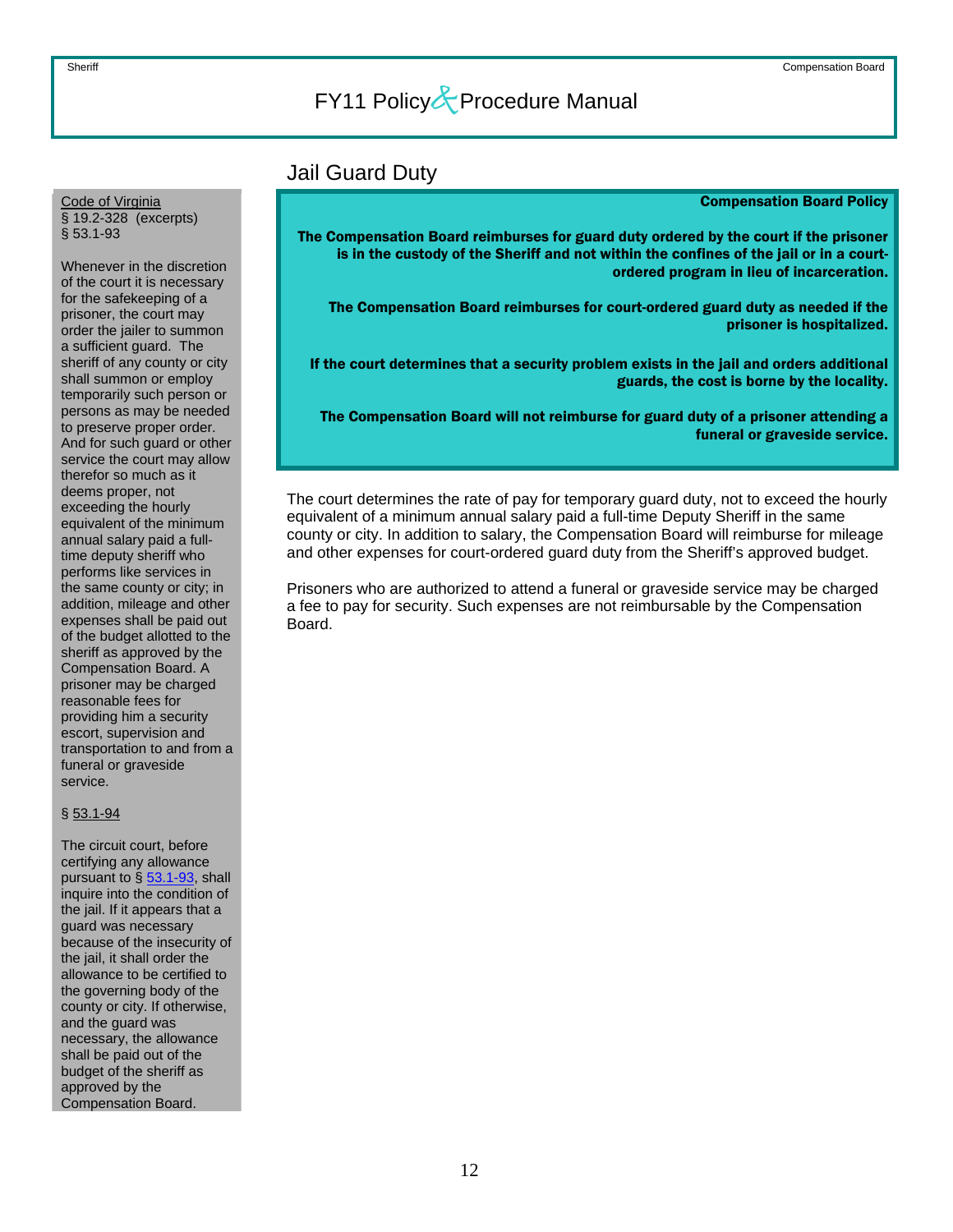### Jail Operating Costs

### Compensation Board Policy

The Compensation Board provides financial assistance to local jails to offset the expense of housing prisoners.

The specific purpose of the per diem payments provided by the Compensation Board is to offset the expenses of housing prisoners.

For more information regarding financial assistance to local jails, see the section entitled **Per Diem Payments**.

#### <span id="page-13-0"></span>Code of Virginia § 53.1-84 (excerpt)

The Compensation Board shall apportion moneys for the purpose of financial assistance for the confinement of persons in local facilities. The county or city receiving such funds on behalf of a regional facility shall pay therefrom the operating costs of its local adult correctional facilities and programs.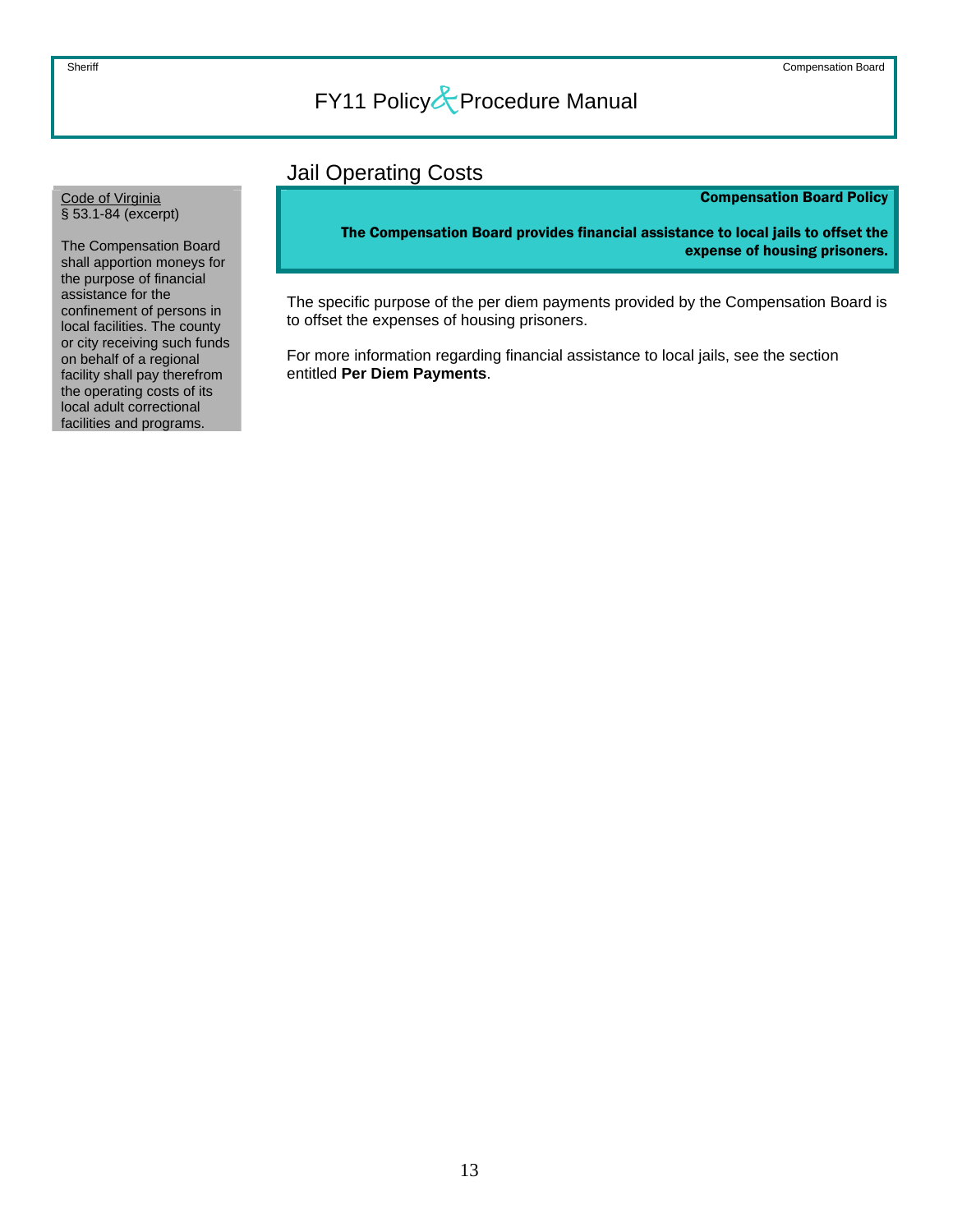### LIDS: Reporting of Prisoners

#### Compensation Board Policy

The Compensation Board manages LIDS as a basic jail management package so that Sheriffs can report inmate populations to receive quarterly inmate per diem payments.

A Sheriff must report daily to the Compensation Board details of each prisoner confined in jail.

The Code of Virginia, § 53.1-121, mandates that Regional Jail Superintendents make a daily prisoner report to the Compensation Board. A Regional Jail Superintendent reports prisoner data either online through the Local Inmate Data System (LIDS) or batch uploads from their jail management system to LIDS. The Regional Jail Superintendent has a grace period of ten days following the deadline to submit the prisoner data, but if in that period the Compensation Board receives no report the Regional Jail Superintendent will be contacted and the jail is placed on the Exceptions List of the Average Daily Population Report for correctional facilities found late in reporting information to LIDS. The Average Daily Population Report is located on the Compensation Board web site under the LIDS tab at [http://www.scb.virginia.gov](http://www.scb.virginia.gov/). The Average Daily Population Report is updated monthly with current inmate population data. The report includes:

- Operational capacity;
- Juveniles and female and male adults;
- Prisoners held for another locality;
- Un-sentenced prisoners;
- Prisoners sentenced and awaiting trial for violation of local ordinance, misdemeanor, or felony;
- Local ordinance, misdemeanor, and felony sentences;
- Local and state responsible felons with less than one-year sentences, less than two-year sentences and greater than two-year sentences;
- State responsible prisoners: held by agreement, jail contract bed, and work release;
- Federal prisoners, contract inmates, and private transport inmates;
- State and local responsible prisoners: total population, female, and male; and
- Total number of prisoners.

Providing false information to the Compensation Board regarding prisoner data is considered a Class 1 misdemeanor.

For more information regarding LIDS, see the Compensation Board web site under the LIDS tab at [http://www.scb.virginia.gov.](http://www.scb.virginia.gov/)

#### <span id="page-14-0"></span>Code of Virginia § 53.1-121

The sheriff shall report each day to the Compensation Board, giving the record of each prisoner received during the preceding day in an electronic format approved by the Compensation Board, stating whether the offense is for violation of state law or of city or town ordinance. If any sheriff fails to send such report, the Compensation Board shall notify the sheriff of such failure. If the sheriff fails to make the report within ten days, then the Compensation Board shall cause the report to be prepared from the books of the sheriff and shall certify the cost thereof to the Comptroller. The Comptroller shall issue his warrant on the Treasurer for that amount, deducting the same from any funds that may be due the sheriff by the Commonwealth. The computer-generated report shall be authenticated by both the chief jailer and the sheriff who shall certify the accuracy of the report. Either authenticator found guilty of willfully falsifying the information contained in such report shall be guilty of a Class 1 misdemeanor.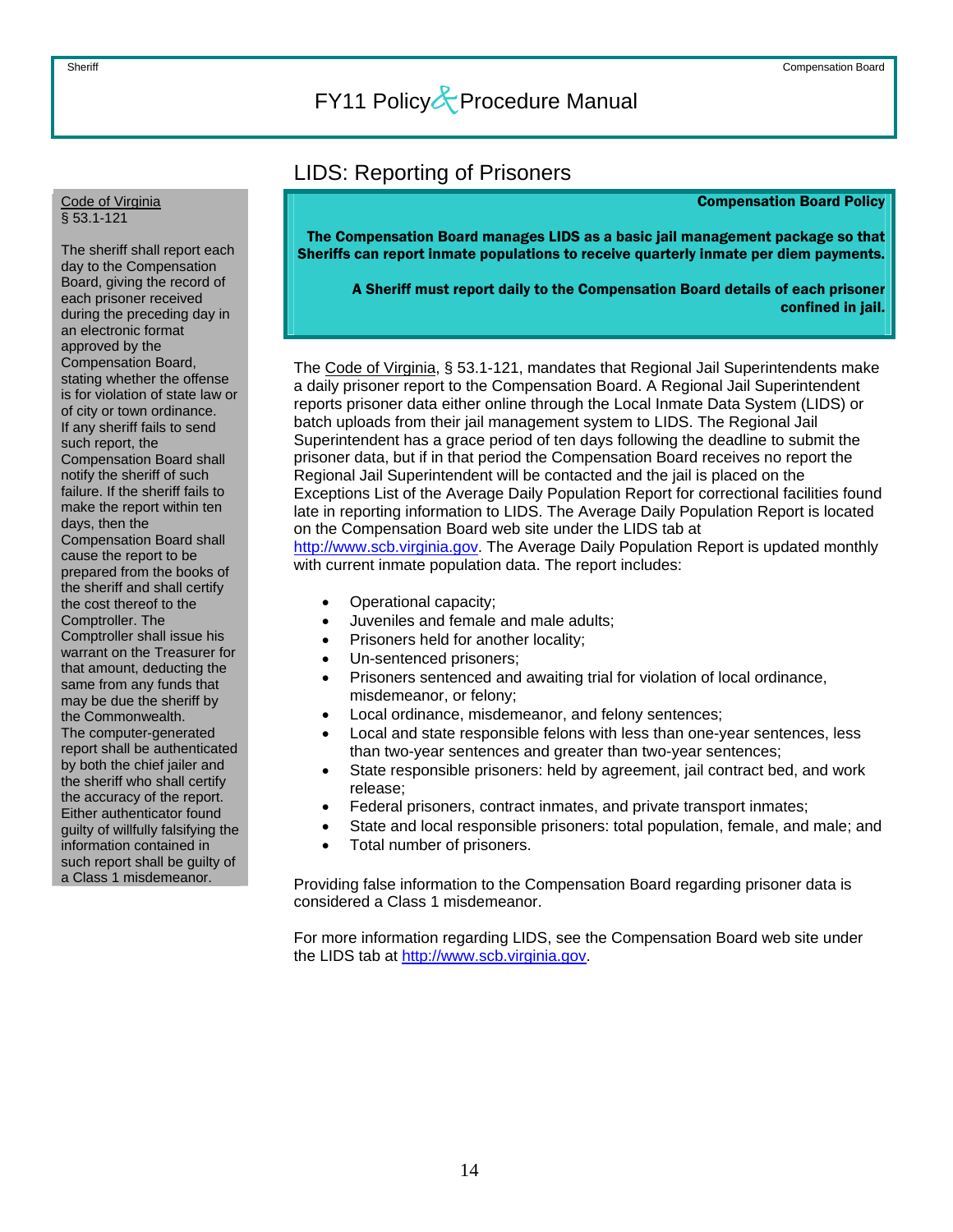### <span id="page-15-0"></span>LIDS Technician Position

Compensation Board Policy

The Compensation Board has approved 1 LIDS Technician position in each local jail.

The Local Inmate Data System (LIDS) remains a useful resource for statewide decision-making regarding inmate populations in local jails. The LIDS technician position may be established as a sworn CT-9. This officer will:

- Ensure complete and timely data submissions into LIDS;
- Certify the accuracy and integrity of LIDS data submissions;
- Ensure accurate per diem payments from the Compensation Board to localities; and
- Remain knowledgeable of legislative and policy changes that affect LIDS.

The Sheriff sets the selection process for the LIDS Technician position. The Sheriff also determines the minimum length of service required by applicants. The minimum criteria of a LIDS position are:

- 1. Job description and performance evaluation plan of the deputy must specifically reference LIDS duties, acceptable performance measures, and training of other LIDS users in the facility.
- 2. Attendance of Compensation Board LIDS training in the 12 months prior to appointment or 45 days after appointment.
- 3. Attendance of Compensation Board LIDS training not less than every 24 months after initial training.
- 4. Employee Performance Evaluation Plan currently in effect that meets the minimum criteria established by the Compensation Board for such plans.

The Sheriff may reduce the salary of the LIDS technician if he/she does not attend training at least every 24 months, fails to submit timely and accurate reports or if the jail receives a less than satisfactory LIDS audit.

Sheriffs who do not wish to establish the LIDS Technician as a sworn Corrections Officer may request the position be established as a non-sworn LIDS Technician position (LT2). This position must meet the same criteria specified above, and is funded in the same pay band as a sworn LIDS Technician.

Submit a CB Form 20-LT, Request for the Establishment of LIDS Technician Position, to the Compensation Board. The CB Form 20-LT can be found on the Compensation Board website under the Publications and Forms tab at [http://www.scb.virginia.gov.](http://www.scb.virginia.gov/)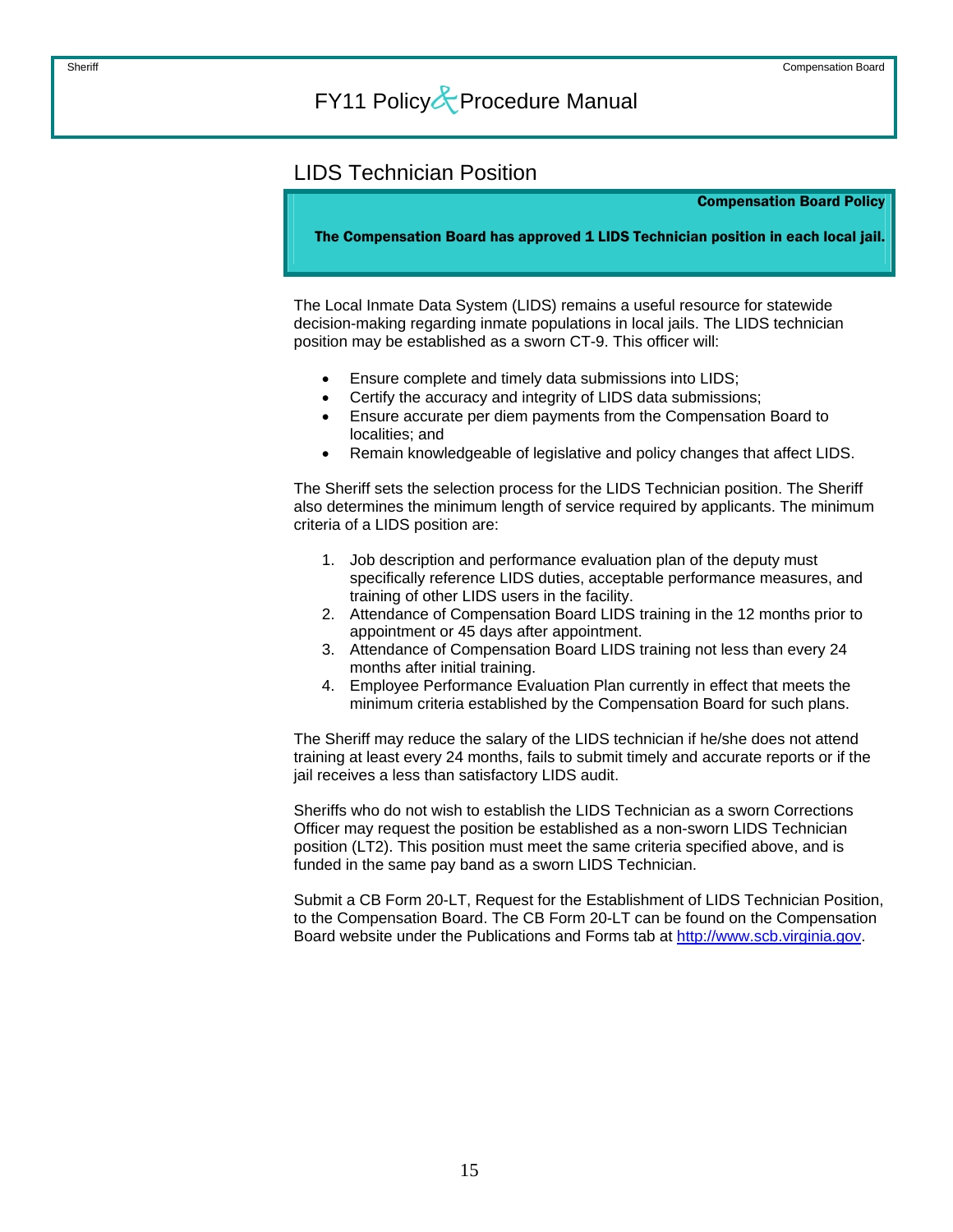### Master Deputy Program

#### Compensation Board Policy

The Compensation Board allows up to 20% of Grades 7 and 8 deputies to be reclassified to Grade 9 for Sheriffs' offices that certified participation in the Master Deputy Program on or before January 1, 1997, or for which funding has been made available in subsequent General Assembly sessions.

Ongoing funding in FY11 for pay associated with Master Deputy status is only available for those deputies in place in the program before January 1, 2010.

Master Deputy positions may not exceed a ratio of 1:5 Grades 7 and 8 Deputy Sheriff positions.

Career Development Plans for Master Deputy positions must meet minimum criteria established by the Compensation Board. The criteria are located on the Compensation Board website under the Publications and Forms tab at [http://www.scb.virginia.gov](http://www.scb.virginia.gov/).

The certification form for the Master Deputy Program, CB Form 10-MD, allows for selection to or removal from the program and is located on the Compensation Board web site under the Publications and Forms tab at [http://www.scb.virginia.gov.](http://www.scb.virginia.gov/)

Any Sheriff who did not certify on or before January 1, 1997, may certify prior to the beginning of a new fiscal year on July 1 the expectation that the program will begin in his/her office the following July 1. However, funding for participation in the program and salary increases for Master Deputy classifications in Sheriff's offices for offices certifying participation after January 1, 1997, is contingent upon approval by the General Assembly. No additional funding is included in FY11 for Sheriffs' offices that certified their Master Deputy programs to the Compensation Board prior to July 1, 2010.

A spreadsheet that shows the number of authorized and filled Master Deputies at the beginning of FY11 for funded offices is located on the Compensation Board website under the Policies and Procedures tab at [http://www.scb.virginia.gov.](http://www.scb.virginia.gov/)

In each Sheriff's office, the Appropriation Act allows for a 1:5 ratio between Grade 9 Master Deputies and Grades 7 and 8 Deputy Sheriffs. As Grades 7 and 8 positions in your office decrease through in-band and out-of-band adjustments, the number of Master Deputy positions may decrease accordingly. The Compensation Board will adjust your office positions through attrition, based on an annual review of Grades 7 and 8 positions, conducted in May of each year, to be effective the following July 1. Any office in excess of the 1:5 ratio will not be allowed to fill Master Deputy positions as they become vacant until the office has restored the correct ratio.

### **Note: No additional deputies may be selected for participation in the program in FY11.**

For more information regarding career development for Sheriffs, see the section entitled **Career Development Program**.

<span id="page-16-0"></span>2010 Appropriation Act Item 67.20 and 67.90 (excerpts)

G.1. Subject to appropriations by the General Assembly for this purpose, the Compensation Board shall provide for a Master Deputy pay grade to those sheriffs' offices which had certified, on or before January 1, 1997, having a career development plan for deputy sheriffs that meets the minimum criteria set forth by the Compensation Board for such plans. The Compensation Board shall allow for additional grade 9 positions, at a level not to exceed one grade 9 Master Deputy per every five Compensation Board grade 7 and 8 deputy positions in each sheriff's office. 2. Each sheriff who desires to participate in the Master Deputy Program who had not certified a career development plan on or before January 1, 1997, may elect to participate by certifying to the Compensation Board that the career development plan in effect in his office meets the minimum criteria for such plans as set by the Compensation Board. Such election shall be made by July 1 for an effective date of participation the following July 1. 3. Subject to appropriations by the General Assembly for this purpose, funding shall be provided by the Compensation Board for participation in the Master Deputy Program to sheriffs' offices electing participation after January 1, 1997, according to the date of receipt by the Compensation Board of the election by the sheriff. 4. Beginning on July 1, 2010, state support for the Master Deputy Program is suspended for any individual who was not participating in the program on January 1, 2010.

S. Notwithstanding Items 67.20, 67.40, 67.50, 67.60, 67.70 and 67.80, any Career Development Program supported by the Compensation Board with state funds shall remain in effect for those individuals who were participating in the program prior to January 1, 2010, and still meet all necessary program qualifications.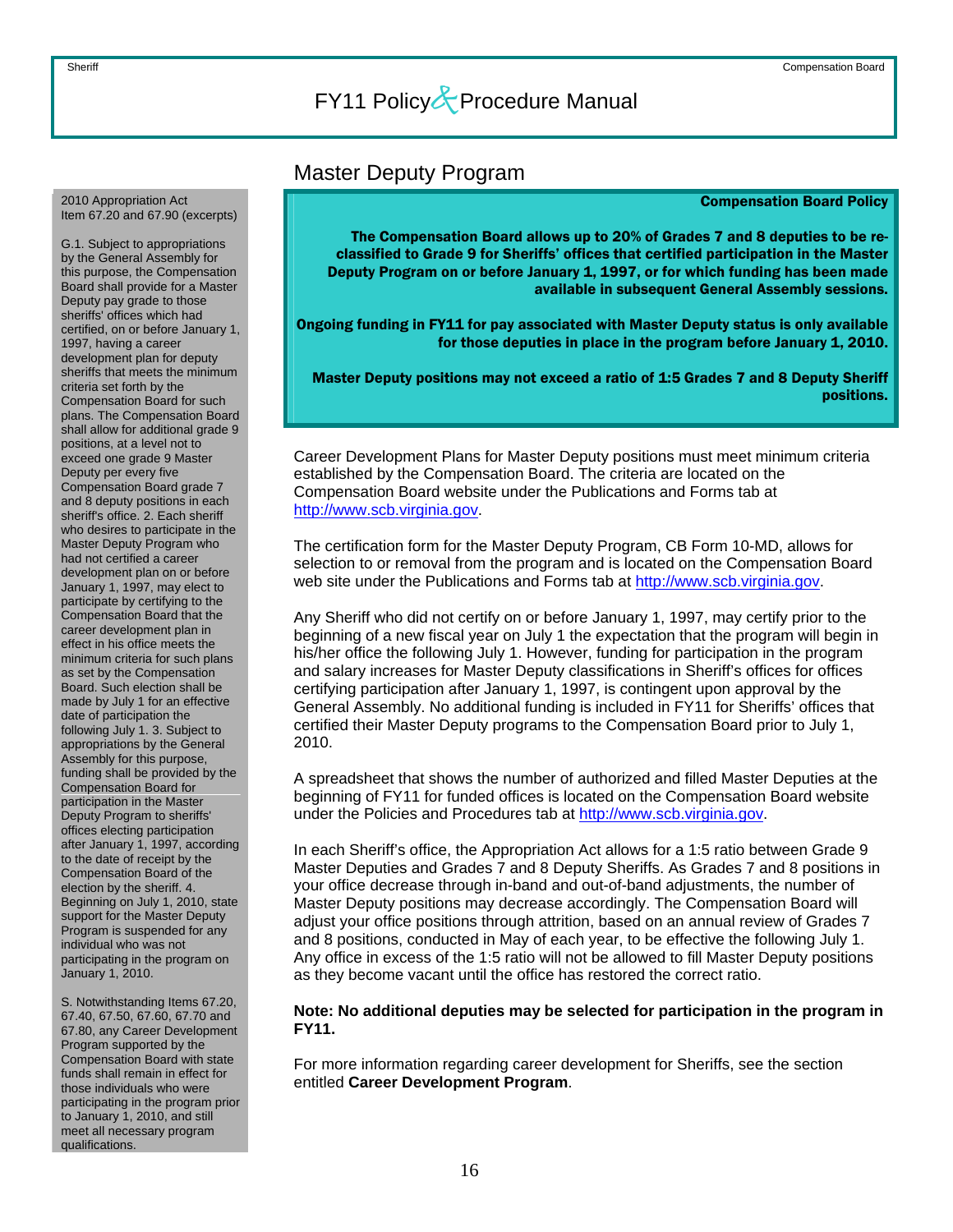### Medical, Treatment, Records, and Inmate Classification **Positions**

### Compensation Board Policy

The Compensation Board reimburses at two-thirds the approved salaries for medical, treatment, records, and inmate classification positions for local jails.

In COIN, these positions in a Sheriff's office are coded as PCLS (partially-funded classification), PMED (partially-funded medical), PREC (partially-funded records), or PTRT (partially-funded treatment). The salary displayed in COIN is the Compensation Board's two-thirds contribution. The local governing body is required to provide a onethird salary match. Total compensation for these positions cannot be less than the Compensation Board approved salary minimum. The Compensation Board also funds the two-thirds proportional share of fringe benefits for these positions.

#### <span id="page-17-0"></span>2010 Appropriation Act Item 67.20

F. Two-thirds of the salaries set by the Compensation Board of medical, treatment and inmate classification positions approved by the Compensation Board for local correctional facilities shall be paid out of this appropriation.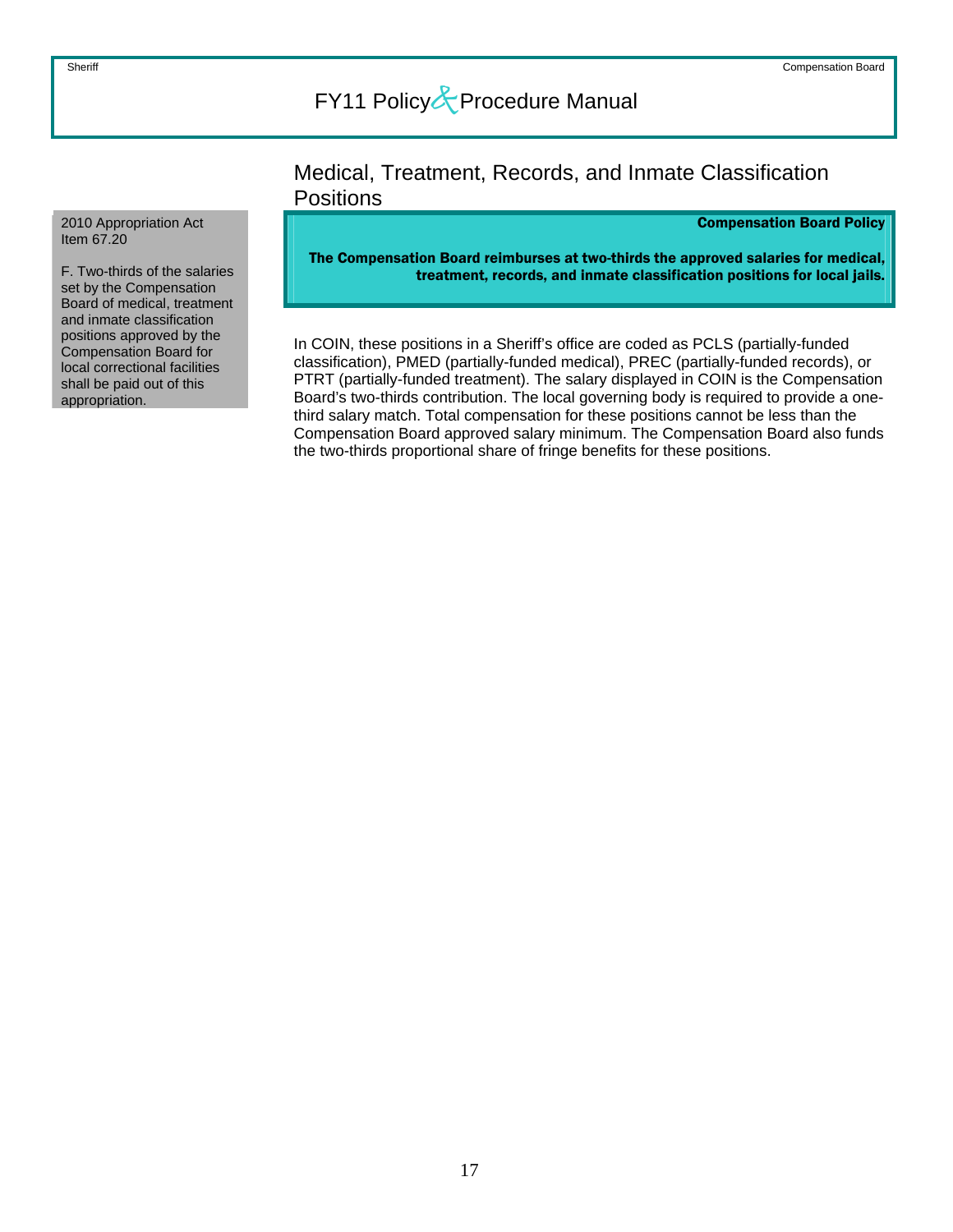### Office and Vehicle Expenses

#### Compensation Board Policy

<span id="page-18-0"></span>Code of Virginia § 15.2-1615.1 (excerpt)

Whenever a sheriff purchases office furniture, office equipment, stationery, office supplies, telephone or telegraph service, postage, or repairs to office furniture and equipment in conformity and within the limits of allowances duly made and contained in the then current budget of any such sheriff, the invoices shall be paid by the county or city directly to the vendors, and the Commonwealth shall monthly reimburse the cost of such items on submission to the Compensation Board of duplicate invoices. This procedure shall also apply to the payment of the premiums on the official bonds of sheriffs, their deputies and employees, to the premiums on burglary and other insurance, and for any physical examinations.

2010 Appropriation Act Item 67.90

C. Reimbursement by the Compensation Board for the use of vehicles purchased or leased with public funds used in the discharge of official duties shall be at a rate equal to that approved by the Joint Legislative Audit and Review Commission for Central Garage Car Pool services. No vehicle purchased or leased with public funds on or after July 1, 2002, shall display lettering on the exterior of the vehicle that includes the name of the incumbent sheriff.

The Compensation Board reimburses 100% of the budgeted amount for office expenses for Sheriffs.

Base budgets for office expenses are based upon the same level as approved in the previous fiscal year (as adjusted through any base budget transfer requests during the fiscal year) and changes made in implementation of FY11 budget reductions.

The Compensation Board reimburses for:

- Office supplies;
- Postage:
- Telephone service;
- Maintenance and repairs to office furniture and equipment;
- Internet access costs (line charges, ISP monthly fee or locality service charge); and
- Gasoline, tires, and batteries for vehicles.

The Compensation Board does not reimburse for:

- Name tags, desk signs, business cards;
- Telephone equipment and installation and cameras;
- Chair mats;
- Custom software;
- Calculator maintenance contracts;
- Subscription fees to periodicals, newspapers, or the Code of Virginia;
- Notary Public seal, fees, or application;
- Taxes;
- Audit services; and
- Weapons and ammunition.

If you have any questions regarding whether an expense is reimbursable, call the Compensation Board prior to the expenditure.

For more information regarding office expenses, see sections entitled **Equipment Funding**, **Physical Exams**, and **Professional Associations**. See also **Office Expenses** in the general section of this manual.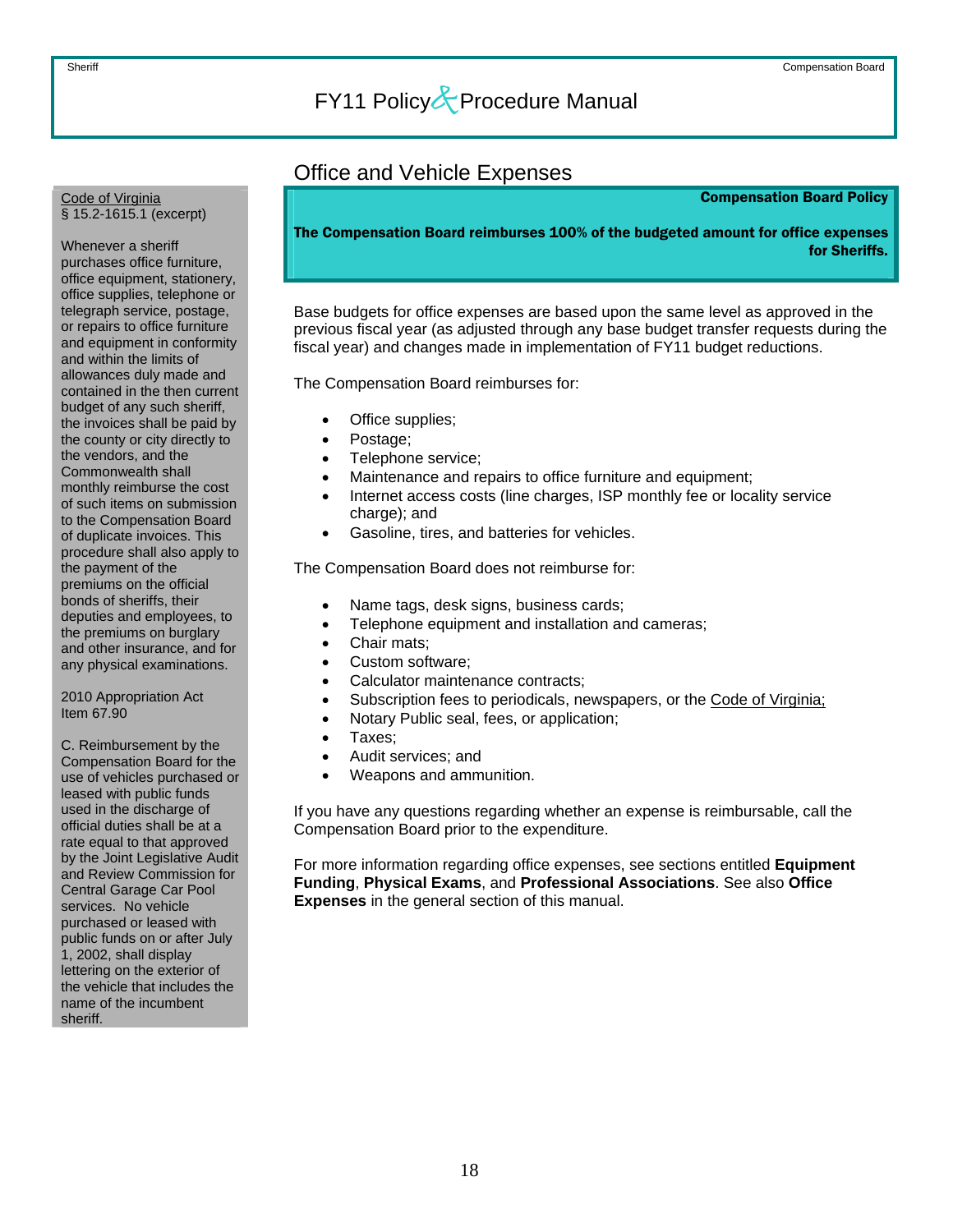<span id="page-19-0"></span>Code of Virginia §§ 9.1-700 - 9.1-704 (excerpts)

Employers shall pay fire protection or lawenforcement employees overtime compensation or leave, as under the Fair Labor Standards Act, at a rate of not less than one and one-half times the employee's regular rate of pay for all hours of work between the statutory maximum permitted under the FLSA and the hours for which an employee receives his salary, or if paid on an hourly basis, the hours for which the employee receives hourly compensation. A fire protection or lawenforcement employee who is paid on an hourly basis shall have paid leave counted as hours of work in an amount no greater than the numbers of hours counted for other fire protection or lawenforcement employees working the same schedule who are paid on a salaried basis in that jurisdiction.

### Overtime Pay / Compensatory Leave

Compensation Board Policy

The Compensation Board does not reimburse for compensatory time or overtime leave.

In Sheriff's offices with 100 or more law enforcement employees, a deputy in "paid status" will have that status counted toward the 171 hours worked before he/she becomes eligible for overtime pay/time and a half compensatory leave.

Accrued compensatory time or overtime leave by employees can result in significant financial liability to the Constitutional Officer and/or the local governing body. Constitutional Officers and City Managers / County Administrators should monitor the accrued compensatory time or overtime leave balances of employees and take appropriate steps to ensure that excessive financial liability does not result when an employee departs.

The Code of Virginia, § 9.1-700, defines "law-enforcement employee" as any person who is responsible for the prevention and detection of crime and the enforcement of the penal, traffic or highway laws of the Commonwealth, other than an employee who is exempt from the overtime provisions of the Fair Labor Standards Act, and who is a full-time employee of either (i) a police department or (ii) a sheriff's office that is part of or administered by the Commonwealth or any political subdivision thereof.

The 2005 General Assembly passed SB873 which dealt specifically with overtime compensation for law-enforcement employees. SB873 expanded the current overtime compensation provisions for fire protection employees to certain law-enforcement employees. Under the bill certain law-enforcement employees shall be required to be paid overtime at a rate of not less than one and one-half times the employee's regular rate of pay for all hours of work between the statutory maximum permitted under 29 U.S.C. 207 (k) and the hours for which an employee receives his salary, or if paid on an hourly basis, the hours for which the employee receives hourly compensation. A law-enforcement employee who is paid on an hourly basis shall have paid leave counted as hours of work in an amount no greater than the number of hours counted for other law-enforcement employees working the same schedule who are paid on a salaried basis in that jurisdiction. For purposes of computing law-enforcement employees' entitlement to overtime compensation for regularly scheduled work hours, all hours in which an employee works or is in a paid status shall be counted as hours of work.

Any questions regarding the application of SB873 and §§ 9.1-700-9.1-704, Code of Virginia, to Sheriffs should be addressed to the Sheriffs' respective Human Resource Office.

For more information regarding paid leave, see sections entitled **Military Leave** and **Payment for Leave** in the general section of this manual**.** For more information on the Fair Labor Standards Act, see the section entitled **FLSA** in the general section of this manual.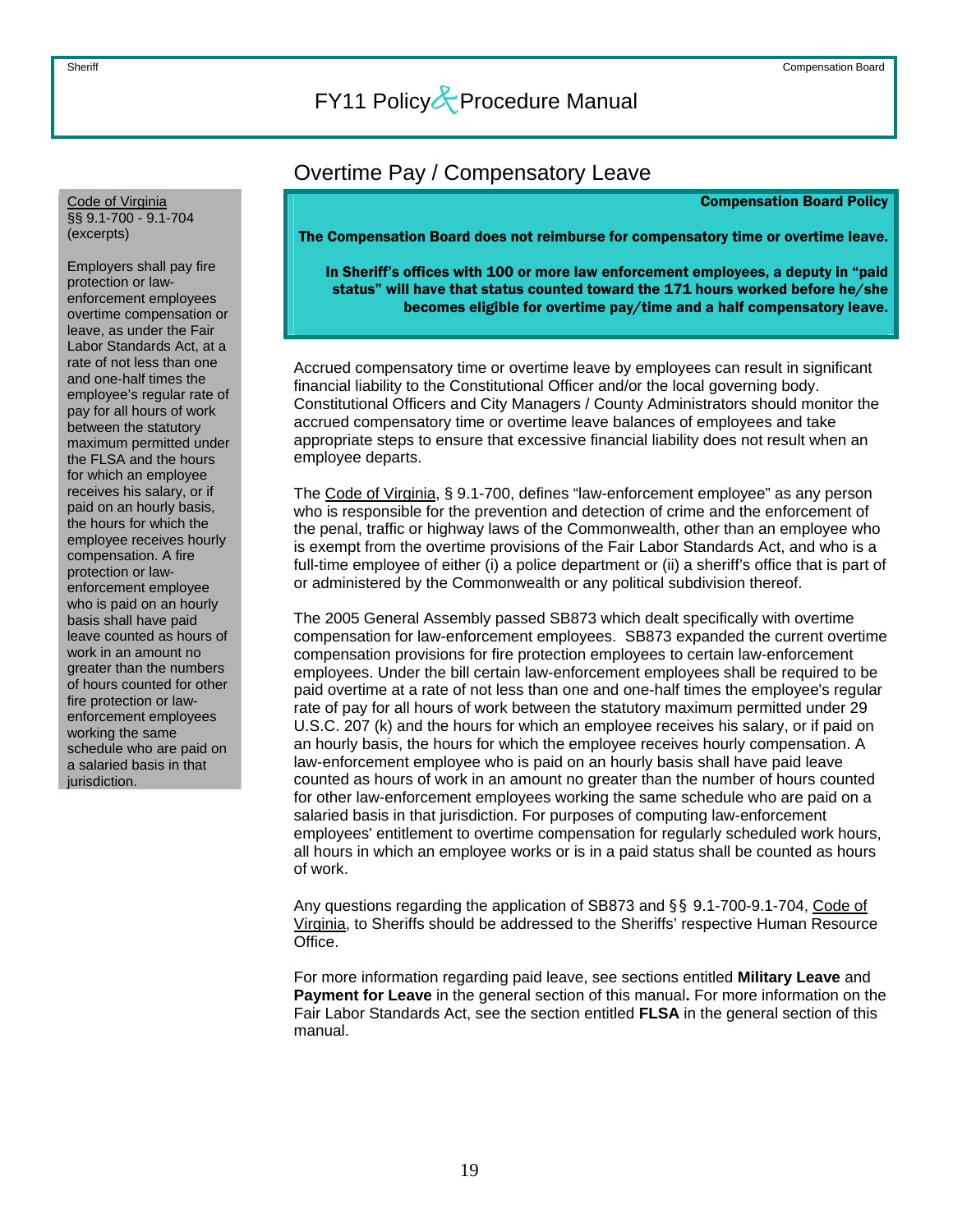#### <span id="page-20-0"></span>2010 Appropriation Act Item 67.30 (excerpts)

A. In the event the appropriation in this Item proves to be insufficient to fund all of is provisions, any amount remaining as of June 1, 2011, and June 1, 2012, may be reallocated among localities on a pro rata basis according to such deficiency.

B. 2. Local responsible inmate - (a) any person arrested on a state warrant and incarcerated in a local correctional facility, as defined by § 53.1-1, prior to trial; (b) any person convicted of a misdemeanor offense and sentenced to a term in a local correctional facility; or (c) any person convicted of a felony offense and given an effective sentence of (i) 12 months or less or (ii) less than one year.

3. State responsible inmate any person convicted of one or more felony offenses and (a) the sum of consecutive effective sentences for felonies, committed on or after January 1, 1995, is (i) more than 12 months or (ii) one year or more, or (b) the sum of consecutive effective sentences for felonies, committed before January 1, 1995, is more than 2 years.

E. The following amounts shall be paid out of this appropriation to compensate localities for the cost of maintaining prisoners in local correctional facilities, as defined in  $\S$  53.1-1, or if the prisoner is not housed in a local correctional facility, in an alternative to incarceration program operated by, or under the authority of, the sheriff or jail board:

### Per Diem Payments

#### Compensation Board Policy

Jail inmate per diem rates have changed beginning with payments made in FY11 for those arrested on a state warrant and housed in a local jail. In FY11, the total available appropriation to the Compensation Board for local jail per diems is \$47,261,372.

Compensation Board per diem payments for local responsible inmates are:

- \$4 per day; or
- \$18 per day at jail farms (not operated under control of the Sheriff).

Compensation Board-paid per diem payments for state responsible inmates are:

- \$12 per day for awaiting trial on additional felony charges;
- \$4 per day for inmates held at the request of the locality;
- \$12 per day (for up to 60 days) with all pending charges adjudicated;
- \$12 per day (61 or more days) with all pending charges adjudicated;
- \$12 per day for inmates held by Contract agreement with the DOC; and
- \$12 per day for state responsible inmates in jail farms after 60 days.

The payment cycle for per diem payments is quarterly as follows:

1<sup>st</sup> payment based on months of March, April, and May is made in July 2<sup>nd</sup> payment based on months of June, July, and August is made in October 3<sup>rd</sup> payment based on months of September, October, and November is made in January

4<sup>th</sup> payment based on months of December, January, and February is made in April

Localities may receive per diem payments for certain inmates in alternative punishment or alternative to incarceration programs. Such payment is intended to be made for inmates that would otherwise be housed in a local correctional facility. These per diems are not intended for persons who would otherwise be sentenced to community service or probation. The Compensation Board will not reimburse per diem for programs not approved by the Department of Corrections or the Department of Criminal Justice Services.

Language added to the 2006 Appropriation Act requires the use of actual inmate population figures for the first quarter of each fiscal year when projecting growth in per diem funding needs.

For more information regarding per diem payments, see the section entitled **Federal Overhead Recovery**.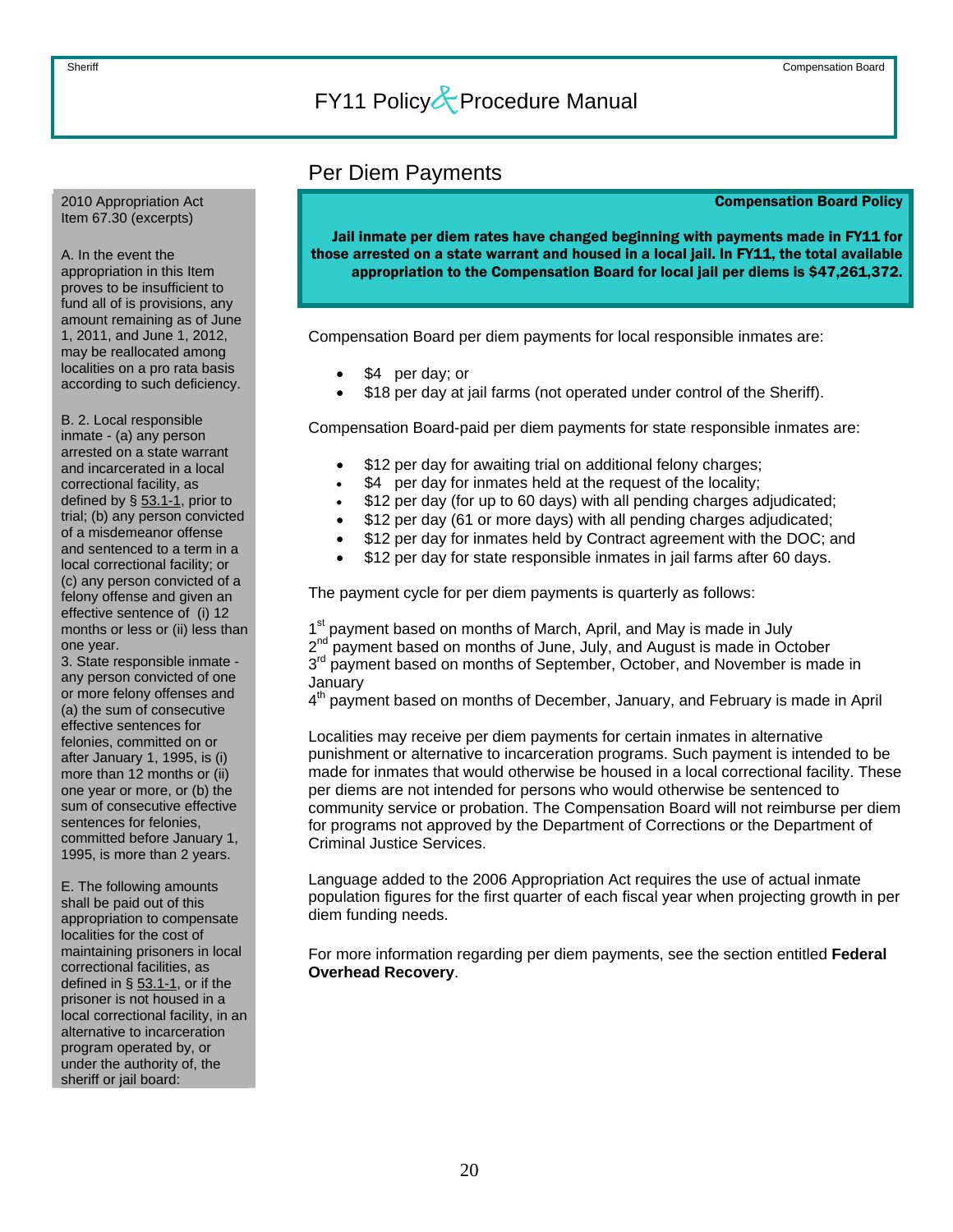### Physical Exams

Compensation Board Policy

The Compensation Board reimburses as an additional allowance the cost of physical exams for newly-hired Sheriff's deputies, as required by the Code of Virginia.

The maximum reimbursement is \$100 per physical exam for newly-hired Sheriffs' deputies in full-time Compensation Board-funded positions.

For more information, see the section entitled **Additional Allowances** in the general section of this manual.

### Professional Associations

Compensation Board Policy

Reimbursement for attendance at non-Compensation Board-sponsored training events, professional association meetings, or membership dues will not be provided as additional allowances, but are reimbursed through available office expense funds.

The Compensation Board reimburses for:

- Virginia Sheriffs' Association (VSA);
- Local Government Officials' Conference (LGOC); and
- Virginia Association of Local Elected Constitutional Officers (VALECO).

Only one Compensation Board-funded permanent employee per office may receive a maximum reimbursement of \$100 for VSA, LGOC, and VALECO. VALECO dues are reimbursed for the principal officer only. This reimbursement is contingent upon the office having the available funds, and includes any mileage expenses.

For more information regarding reimbursable office expenses, see sections entitled **Office and Vehicle Expenses** and **Physical Exams**. See also the sections entitled **Office Expenses** and **Professional Associations** in the general section of this manual.

#### <span id="page-21-0"></span>Code of Virginia § 15.2-1615.1 (excerpt)

This procedure shall also apply to the payment of the premiums on the official bonds of sheriffs, their deputies and employees, to the premiums on burglary and other insurance, and for any physical examinations.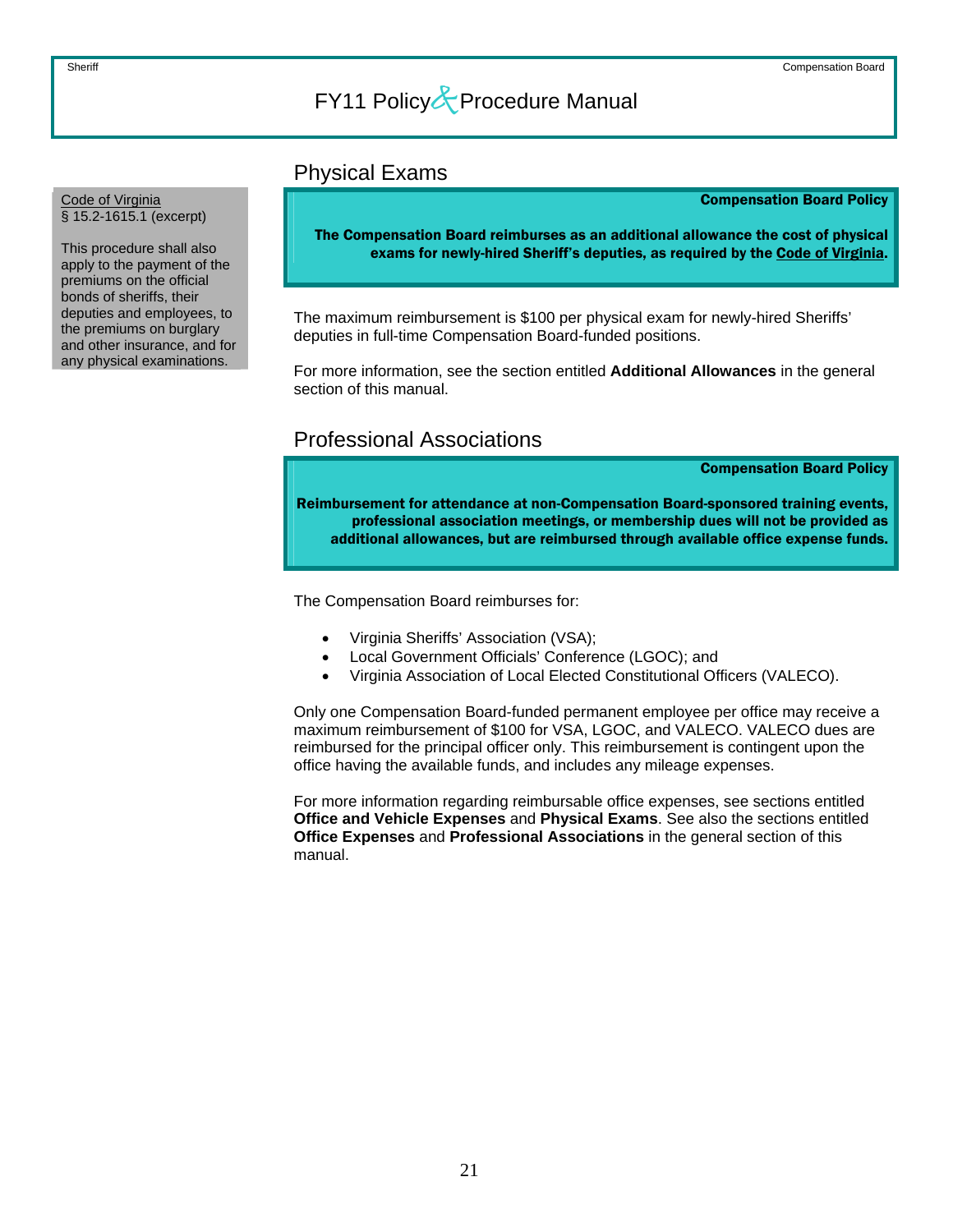### Salary

### Compensation Board Policy

The Compensation Board reimburses 100% of the salary amounts budgeted of Sheriffs and their Compensation Board-funded staff.

The annual salaries of Sheriffs are determined according to population estimates of the city or county in which they serve and whether the Sheriff has law enforcement and/or jail responsibility. The Compensation Board uses an aggregate population estimate to determine the salary of a Sheriff who serves two or more localities. No funding is provided for performance-based pay increases for offices with performance evaluation plans in effect in their office.

The 2010 Appropriation Act provides a \$1,000 per year salary supplement to Sheriffs that serve multiple jurisdictions (i.e., combined county and city offices).

The following are the population-based salaries for Sheriffs for FY10.

### Law Enforcement and Jail Responsibility:

| Population         | July 1, 2010 to<br>June 30, 2011 | July 1, 2011 to<br>June 30 2012 |
|--------------------|----------------------------------|---------------------------------|
| Less than 10,000   | \$64,798                         | \$64.798                        |
| 10,000 to 19,999   | \$74,480                         | \$74,480                        |
| 20,000 to 39,999   | \$81,847                         | \$81,847                        |
| 40,000 to 69,999   | \$88,964                         | \$88,964                        |
| 70,000 to 99,999   | \$98,849                         | \$98,849                        |
| 100,000 to 174,999 | \$109,833                        | \$109,833                       |
| 175,000 to 249,999 | \$115,613                        | \$115,613                       |
| 250,000 or more    | \$128,458                        | \$128,458                       |

### Law Enforcement or Jail Responsibility:

| Population         | July 1, 2010 to<br>June 30, 2011 | July 1, 2011 to<br>June 30 2012 |
|--------------------|----------------------------------|---------------------------------|
| Less than 10,000   | \$63,501                         | \$63,501                        |
| 10,000 to 19,999   | \$72,989                         | \$72,989                        |
| 20,000 to 39,999   | \$80,209                         | \$80,209                        |
| 40,000 to 69,999   | \$87,184                         | \$87,184                        |
| 70,000 to 99,999   | \$96,872                         | \$96,872                        |
| 100,000 to 174,999 | \$107,635                        | \$107,635                       |
| 175,000 to 249,999 | \$113,301                        | \$113,301                       |
| 250,000 or more    | \$126,531                        | \$126,531                       |

<span id="page-22-0"></span>2010 Appropriation Act Item 67.20

A. 1. The annual salaries of the sheriffs of the counties and cities of the Commonwealth shall be as hereinafter prescribed, according to the population of the city or county served and whether the sheriff is charged with civil processing and courtroom security responsibilities only, or the added responsibilities of law enforcement or operation of a jail, or both. Execution of arrest warrants shall not, in and of itself, constitute law enforcement responsibilities for the purpose of determining the salary for which a sheriff is eligible.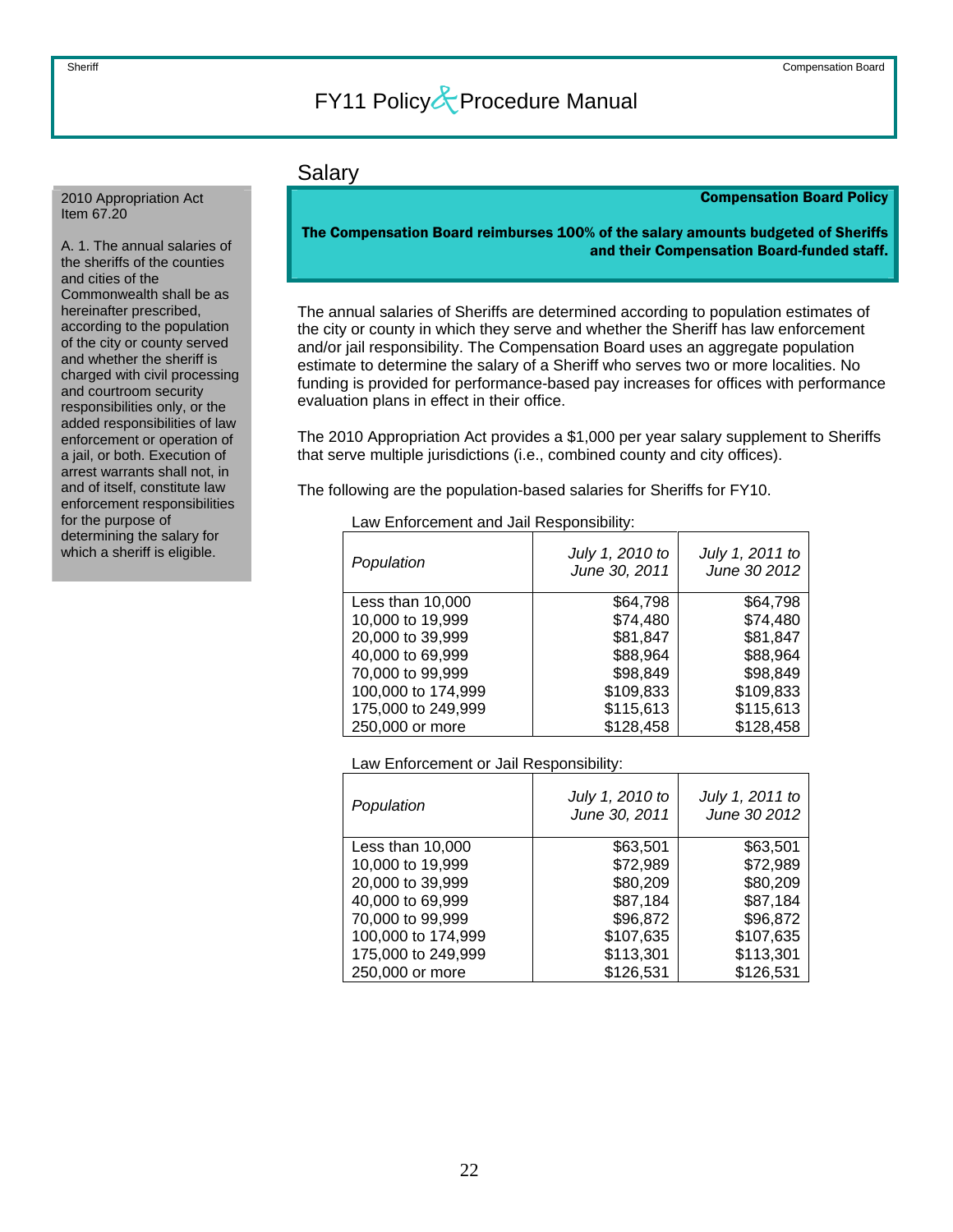No Law Enforcement or Jail Responsibility:

### Salary, continued

| Population         | July 1, 2010 to<br>June 30, 2011 | July 1, 2011 to<br>June 30 2012 |
|--------------------|----------------------------------|---------------------------------|
| Less than 10,000   | \$59,667                         | \$59,667                        |
| 10,000 to 19,999   | \$66,296                         | \$66,296                        |
| 20,000 to 39,999   | \$73,661                         | \$73,661                        |
| 40,000 to 69,999   | \$81,847                         | \$81,847                        |
| 70,000 to 99,999   | \$90,942                         | \$90,942                        |
| 100,000 to 174,999 | \$101,045                        | \$101,045                       |
| 175,000 to 249,999 | \$106,361                        | \$106,361                       |
| 250,000 or more    | \$119,466                        | \$119,466                       |

Salary scales for Compensation Board-funded employees in Sheriff's offices are located on the Compensation Board website under the Constitutional Officers Budgets and Salaries tab at [http://www.scb.virginia.gov](http://www.scb.virginia.gov/).

Deputies / officers receive upgrades from grade 7 to grade 8 upon the one-year anniversary of date of hire into the Deputy Sheriff position.

A history of salary increases approved by the General Assembly is located on the Compensation Board website under the Constitutional Officers Budgets and Salaries tab at [http://www.scb.virginia.gov](http://www.scb.virginia.gov/).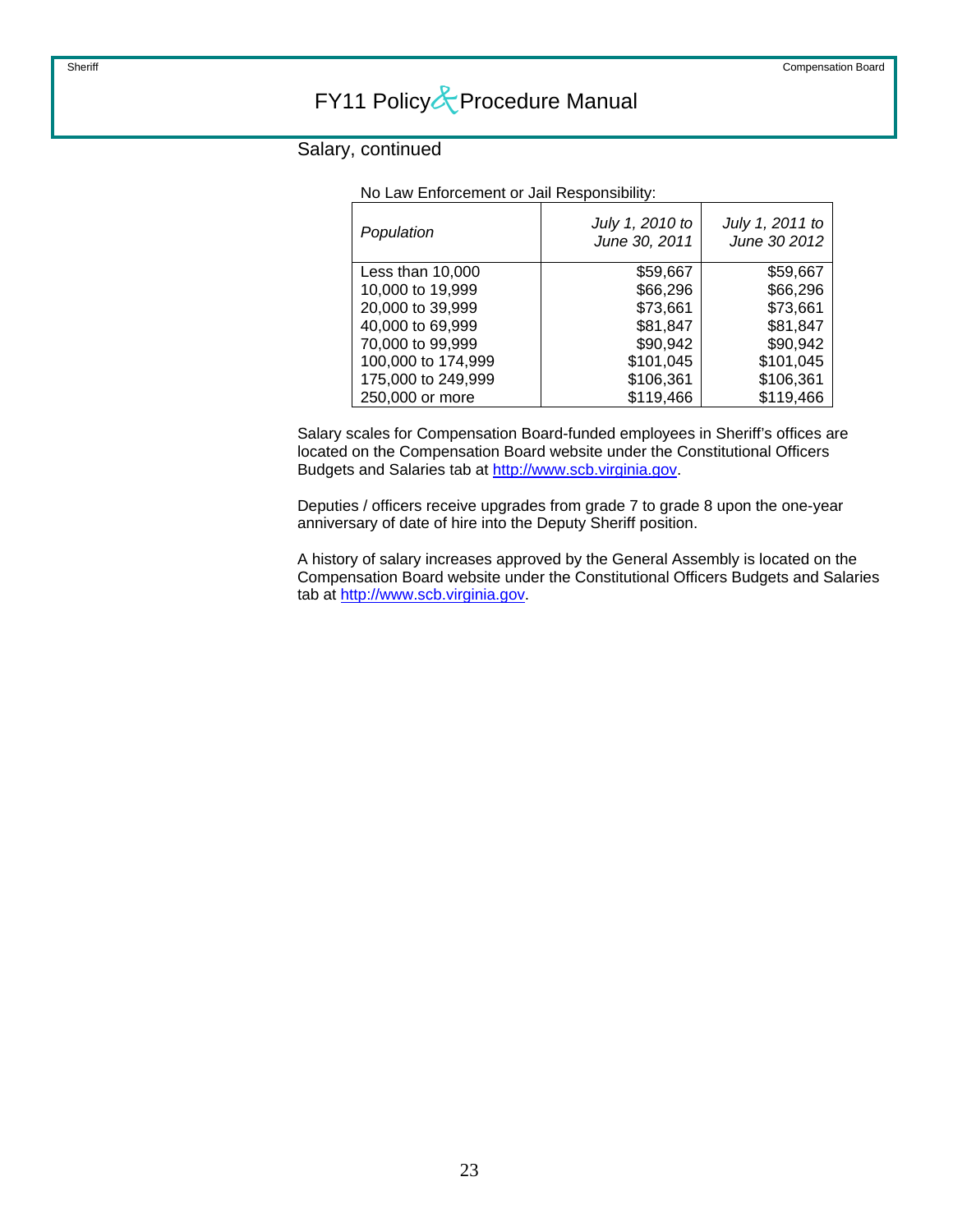### Staffing Standards

#### Compensation Board Policy

The Compensation Board uses staffing standards and a staffing methodology for allocating new positions in Sheriffs' offices.

These staffing standards, recommended by the Virginia Sheriff's Association and approved by the Compensation Board, may not reflect all duties performed by the Sheriff. Positions needed for each office are based only upon the duties and workload measures identified specifically in the Staffing Standards. Many Sheriffs perform additional duties at their discretion or provide other services not required by state law. The number of Compensation Board-funded positions due in a specific Sheriff's office is based upon duties required by law to be performed by the Sheriff, or duties which nearly all Sheriffs perform.

In determining the allocation of additional positions, the Compensation Board considers the following criteria:

- 1. The position (or positions) must be requested by the Sheriff as part of the Compensation Board's annual budget process.
- 2. The position requested must perform only statutorily prescribed duties for the Sheriff's office.
- 3. The Sheriff's office must have a personal computer, be connected to the city/county system, or have such systems scheduled for installation within 12 months.
- 4. Funds and positions must be appropriated by the General Assembly.
- 5. The Compensation Board will use the staffing methodology and workload criteria developed by the Virginia Sheriff's Association (VSA) to determine the appropriate level of Compensation Board-funded staff support for each office requesting additional positions.
- 6. The Compensation Board shall determine the number of additional positions to be allocated to any one office based upon criteria 1-5, inclusive, and additional positions shall be allocated in the order of percentage of need, where offices with the highest percentage of need will receive positions first. The percentage of need is determined by calculating the percentage that the number of additional positions needed is to the total number of current positions.
- 7. The Compensation Board uses U.S. Census data found at <http://www.census.gov/>or data provided by the Weldon Cooper Center for Public Service, University of Virginia, located at <http://www.coopercenter.org/demographics/>.

The methodology used to determine appropriate staffing levels in each Sheriff's office was developed by the VSA and adopted by the Compensation Board.

<span id="page-24-0"></span>2010 Appropriation Act Item 67.90 (excerpt)

F. Any new positions established shall be allocated by the Compensation Board upon request of the constitutional officers in accordance with staffing standards and ranking methodologies approved by the Compensation Board.

Code of Virginia § 15.2-1609.1 (excerpt)

The respective number of full-time deputies appointed by the sheriff of a county or city shall be fixed by the Compensation Board. In any county without a police force, upon the request of the board of supervisors, the number of such lawenforcement deputies shall be fixed at not less than one such deputy for each 1,500 population in such county, excluding the population served by state educational institution police departments if the sheriff's department does not provide the majority of the lawenforcement activities to such population according to uniform crime reports compiled by the Department of State Police. The governing body of any county or city may employ a greater number of lawenforcement deputies than fixed by the Compensation Board, provided that the county or city shall pay the total compensation and all employer costs for such additional deputies.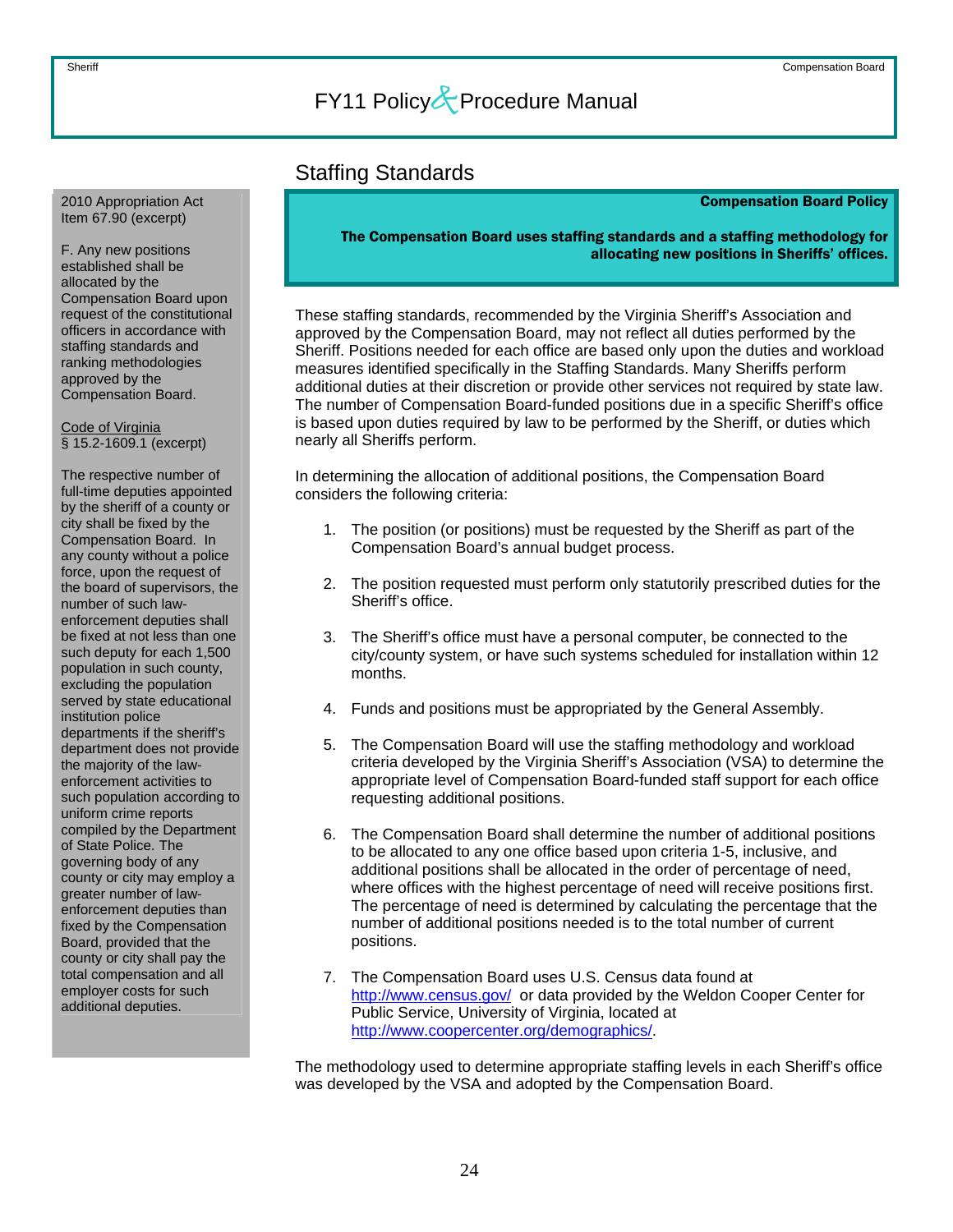## Item 67.20 (excerpts)

I. The Compensation Board shall estimate biannually the number of additional law enforcement deputies which will be needed in accordance with § 15.2-1609.1, Code of Virginia. Such estimate of the number of positions and related costs shall be included in the Board's biennial budget request submission to the Governor and General Assembly. The annual allocation of these positions to local Sheriff's offices shall be based upon the most recent final population estimate for the locality.

E. Consistent with the provisions of paragraph B of Item 67.90 Board shall allocate the additional jail deputies provided in this appropriation using a ratio of one jail deputy for every 3.0 beds of operational capacity. Operational capacity shall be determined by the Department of Corrections. No additional deputy sheriffs shall be provided from this appropriation to a local jail in which the present staffing exceeds this ratio or unless the jail is overcrowded Overcrowding for these purposes shall be defined as when the average annual daily population exceeds the operational capacity. In those jails the Compensation Board may allocate one additional jail deputy for every five average annual daily prisoners above operational capacity, subject to appropriation by the General Assembly.

Staffing Standards, continued 2010 Appropriation Act

**Law Enforcement.** One deputy per 1500 population, as set out in § 15.2-1609.1, Code of Virginia. A minimum of five (5) deputies is allocated for any county where the sheriff provides the majority of law enforcement services, as set out in the Virginia Acts of Assembly (2010 Appropriation Act).

**Court Services.** The minimum number of deputies fixed for service of process is based upon a three (3) year average of papers received, to be served as follows:

- Six (6) papers served per hour in all cities and in counties with a population of 100,000 and above;
- Three (3) papers served per hour in counties with a population of 70,000 to 99,999;
- Two (2) papers served per hour in counties with less than 70,000 population and 1,750 hours per year of available time per deputy;
- Three (3) hours per in jurisdiction mental health transport; and
- Four (4) and ½ hours per out of jurisdiction mental health transport.

**Courtroom and Courthouse Security.** The number of deputies fixed for courtroom and courthouse security is based upon no more than:

- Two (2) deputies in a circuit court;
- One (1) deputy in general court; and
- One (1) deputy in juvenile and domestic relations court.

This applies to criminal cases at eight (8) hours per day per deputy when court is in session, and 1,750 hours per year of available time per deputy.

**Administrative, support, or clerical** positions are allocated at not less than:

- One (1) position per 25 law enforcement deputies;
- One (1) position per 10 court services deputies;
- One (1) position per 100 inmates of average daily population in a jail; and
- One (1) position minimum per Sheriff's office.

Additional **jail deputies** for new jail construction or expanded jail capacity are allocated based on the Department of Corrections (DOC) staffing study recommendation, and a maximum ratio of one (1) jail deputy for every three beds of operating capacity (or the request of the Sheriff, whichever is less). The DOC determines operational capacity. No additional jail deputies shall be provided to a local jail in which staffing exceeds the ratio of 1:3 unless the jail is deemed overcrowded. Overcrowding, for staffing purposes only, is defined as when the annual average daily population exceeds the operational capacity. In a jail experiencing overcrowding, the Compensation Board, upon the request of the Sheriff, may allocate one (1) additional jail deputy for every five average daily prisoners above operational capacity.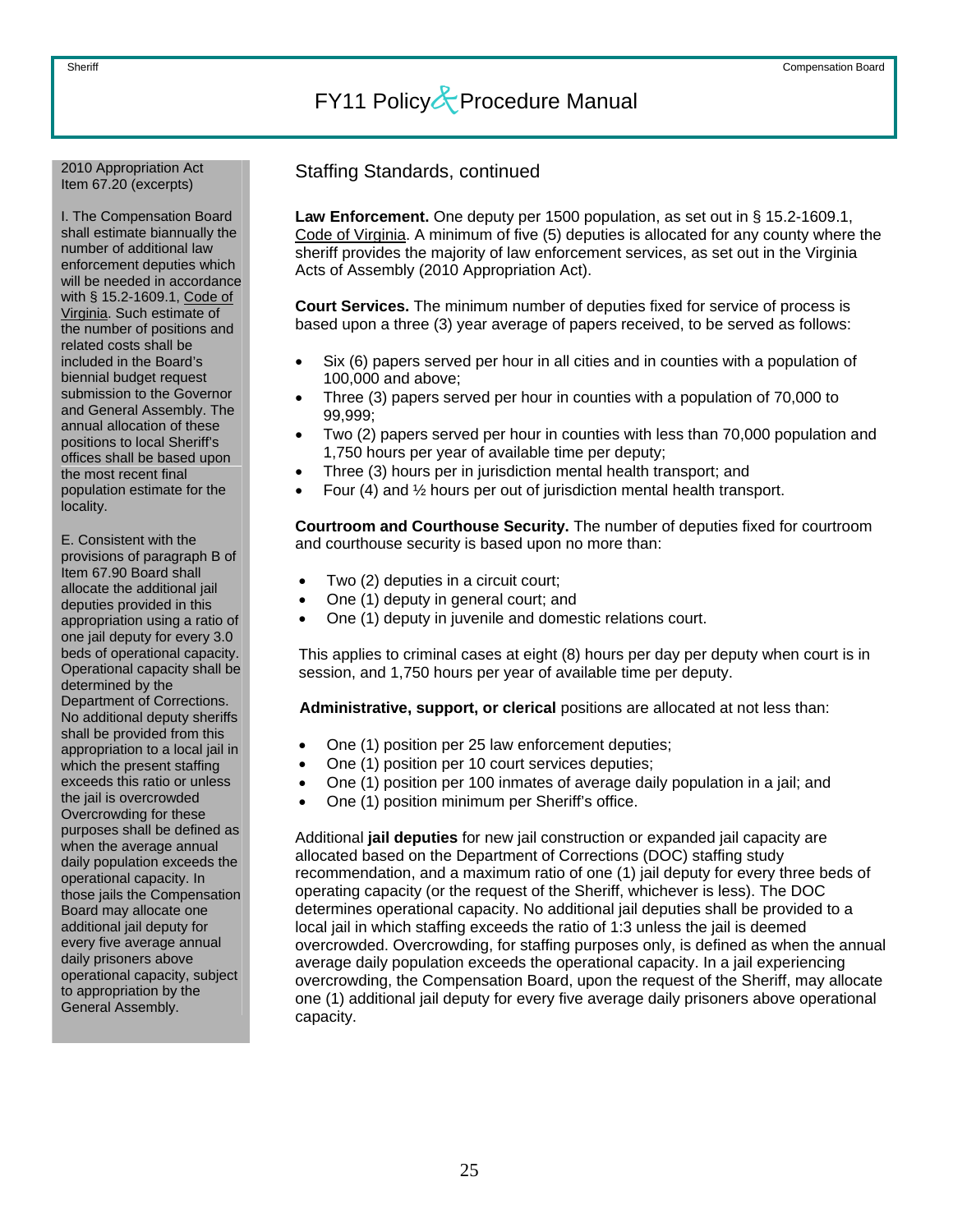Staffing Standards, continued

When additional deputies are requested for a jail that has renovated an existing facility, the DOC prepares a comprehensive analysis of staffing requirements for the jail, exclusive of federal prisoners, District of Columbia inmates, and contract inmates from other states.

When funded, additional deputies to staff **alternative incarceration programs** operated by local jails are allocated using a ratio of not more than one (1) position for every 16 inmates participating in programs approved by the Department of Corrections.

In jails where **food service** is not contracted, the number of **cooks** is fixed at a minimum of:

- One (1) cook position in a jail with an operating capacity of 30 to 49 inmates;
- Two (2) cook positions in a jail with an operating capacity of 50 to 89 inmates;
- Three (3) cook positions in a jail with an operating capacity of 90 to 299 inmates;
- Four (4) cook positions in a jail with an operating capacity of 300 to 499 inmates;
- Five (5) cook positions in a jail with an operating capacity of 500 inmates or more.

**Medical, classification, or treatment positions** are allocated at a ratio of one (1) position per 25 inmates, based on the annual average daily population (ADP).

Staffing standards for Sheriff's offices are located on the Compensation Board website under the Constitutional Officers Budgets and Salaries tab at [http://www.scb.virginia.gov](http://www.scb.virginia.gov/).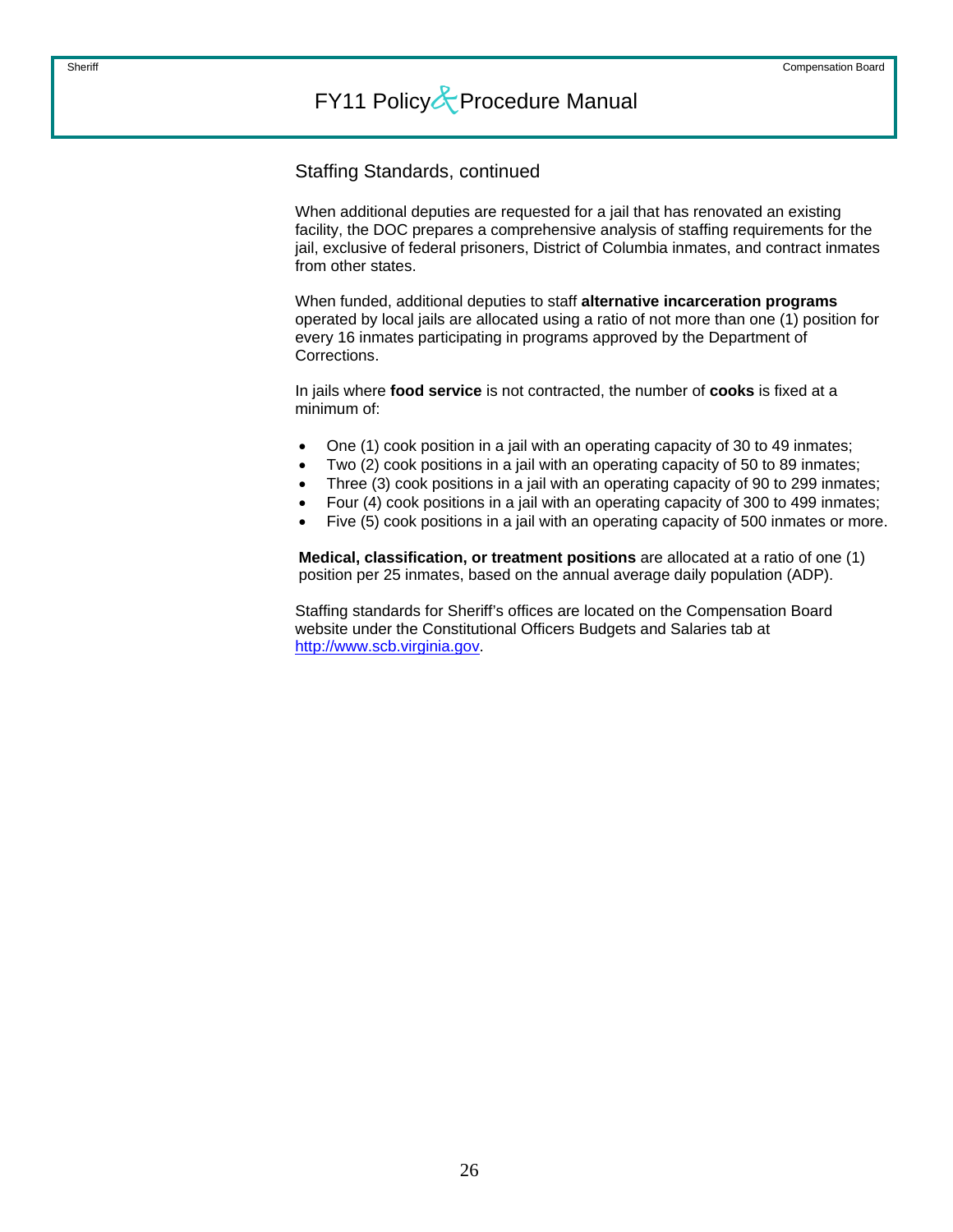### <span id="page-27-0"></span>Temporary (Hourly-Wage) Employees

#### Compensation Board Policy

The Compensation Board reimburses 100% of the budgeted amount for salaries for temporary (hourly-wage) employees of Sheriffs.

Base budgets for temporary (hourly-wage) employee salaries are based upon the same level as approved in the previous fiscal year (as adjusted through any base budget transfer requests during the fiscal year) and changes made in implementation of FY11 budget reductions.

### Uniform Standard

Compensation Board Policy

The Code of Virginia allows Sheriffs to choose uniform colors and markings, etc. that are easily identifiable by the public.

The local governing body is responsible for supplying to the Sheriff a reasonable number of uniforms and personal equipment so that the Sheriff may perform official duties as necessary.

For more information regarding standards for Sheriffs, see the section entitled **Vehicle Markings Standard**.

#### Code of Virginia § 15.2-1613

Counties and cities shall provide at their expense a reasonable number of uniforms and items of personal equipment required by the sheriff to carry out his official duties.

#### § 15.2-1610

A. Except as provided in § 15.2-1611, all uniforms used by sheriffs and their deputies and police officers under the direct control of a sheriff while in the performance of their duties shall (i) easily identify local lawenforcement officers to members of the public, (ii) be of a design and style approved by the sheriff of the locality, and (iii) be worn according to the policies established by the sheriff of the locality.